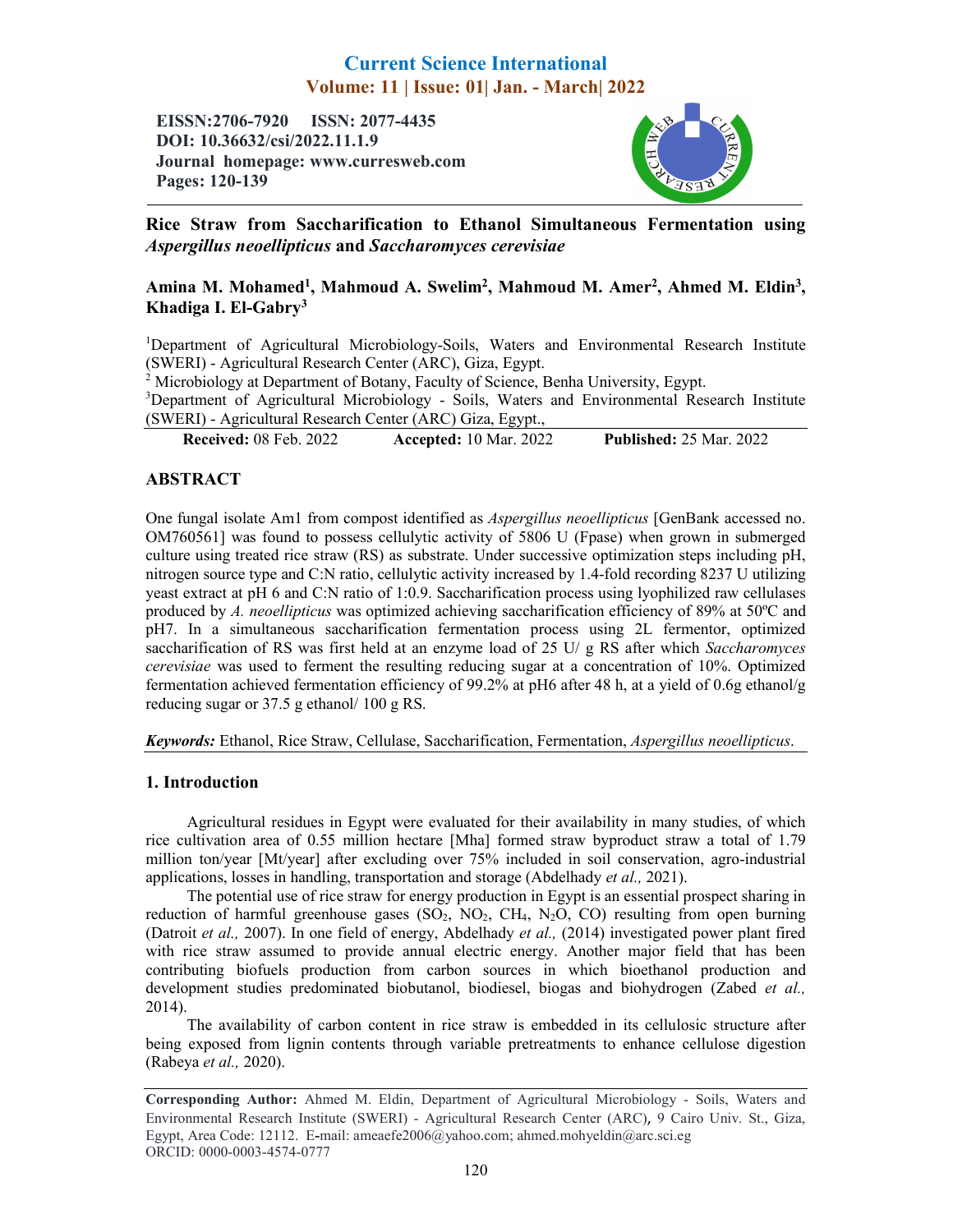Jiao *et al.,* (2021) pointed out for the wide share of fungal cellulase production applied in cellulose degradation. Many attempts to produce cellulase by several types of fungal in submerged culture using agricultural residues were surveyed, including *A. fumigatus* (Stewart and Parry, 1981; Kalogeris *et al.,* 2003), *A. flavus* (Kumar *et al.,* 2020), *A. niger (*Awodi *et al.,* 2021; Noguchi *et al.,*  2021), *Fusarium oxysporum* (Li *et al.,* 2011) and *Trichoderma reesei* (Kumar *et al.,* 2018; Abouzied *et al.,* 1986).

Many studies attempted to gather processes of efficient saccharification of pretreated rice by the aid of fungal cellulase in the same bioreactor with submerged fermentation of the released reducing sugar by yeasts including *Saccharomyces cerevisiae* (Rabeya *et al.,* 2021; Li *et al.,* 2011; Ismail and Hassan, 2020) and *Candida tropicalis* (Shuler and Kargi, 1992), in what so called simultaneous saccharification and fermentation [SSF] under optimized conditions.

The present work several optimization studies aimed to maximize cellulase production by fungal isolate through submerged culture, followed by simultaneous saccharification of pretreated rice straw and fermentation of released reducing sugar in submerged batch fermentation process in which correlation studies between interacting measurable parameters were used to clarify their results.

### 2. Materials and Methods

#### 2.1.Isolation of cellulytic fungi

Mineral salt agar medium (MSM) in plates was used for isolation, according to Mandels and Weber (1969), modified by adding carboxy methyl cellulose (CMC) 1%. The sample from compost pile was serially diluted and transferred onto the MSM agar, where the fungal colony surrounded with the largest clear zone was chosen and purified as the seldom cellulytic isolate for further testing. The fungal isolate was maintained regularly by subculturing on PDA slants.

### 2.2. Rice straw

Rice straw purchased from local farm was roughly cut, washed in tap water and dried under vacuum at 60°C. Rice straw was then delignified using alkaline/hypochlorite pretreatment according to Wise *et al.,* (1946) Lignin and holocellulose contents were analyzed before and after delignification as described by Sluiter *et al.,* (2008).

#### 2.3. Cellulase production

Fungal isolate was grown on PDA slants at 35ºC/24hr, after which the conidia were harvested by flooding in sterile 0.85% saline and its concentration was adjusted at  $1-5x10^{-5}$  cfu/ml using a hemocytometer, as described by Lass-Flörl *et al.,* (2003). The hyphae suspension was applied for cellulase production medium at concentration of  $10\%$  (v/v) in 100ml MSM broth amended with 1% delignified rice straw (RS) as stated by Sarkar and Aikat (2014) within conical flask (250ml), while pH was adjusted at 5 and incubation carried out at 37°C on shaker incubator (125rpm).

The cellulase production by the fungal isolate was subjected to successive optimization studies adjusted individually to reveal the most suitable initial pH value, nitrogen source and C:N ratio, targeting maximum yield regardless to period needed. Buffers used were sodium acetate (0.1M) for pH 4 and 5, while Potassium phosphate (0.1M) for pH 6 and 7. Nitrogen sources used included (NH4)2SO4, NH4NO3, yeast extract and beef extract in quantities equivalent to nitrogen content of 0.6g /L. Under the optimized conditions, the fungal isolate was provoked to produce cellulase conducted in 500ml /1L conical flask under standard incubation conditions (37°C/150rpm) and the resulting supernatant considered as raw cellulase was lyophilized to powder form.

#### 2.4. Saccharification

The lyophilized cellulase was dissolved in buffer of desired pH value (5, 6 and 7) and assayed. The volume containing cellulytic activity of 25U was mixed with 5 ml buffer of same pH containing 0.1g RS ( $2\%$  RS, enzyme load  $250 \text{ U/g}$  RS) in each test tube. Variable incubation temperatures (40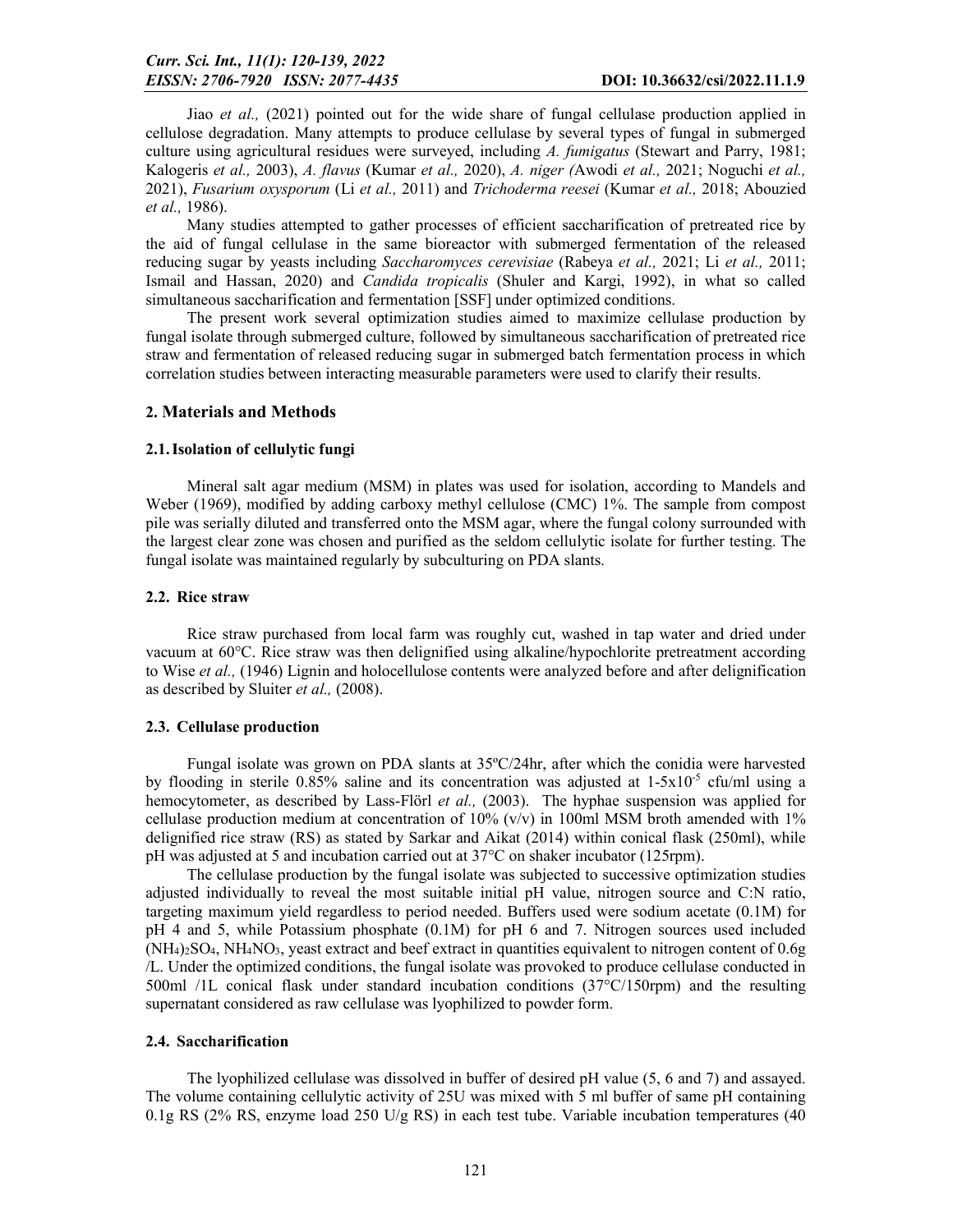and 50ºC) were studied in permutations and combinations with pH values (5, 6 and 7) for their effect of on saccharification. At optimum temperature and pH, saccharification was scaled up in bottles with larger volume (70ml) and more enzyme load (25U for 1.4% RS, enzyme load  $25.5U/g$  RS).

## 2.5. Cellulytic activity assay

Cellulolytic enzyme activity assayed as FPase according to Ghose (1987). The reaction mixture contained 1ml of supernatant from production culture broth (crude enzyme) or enzyme solution (in buffer) and 50 mg/ Whatman No 1 filter paper per 1ml 0.05M citrate buffer pH 4.8 incubated at 50°C for 60 min. The reaction was stopped by the addition of 3ml DNS reagent for determination of the released reducing sugars as glucose.

Cellulytic activity unit (U) was defined as the amount of enzyme required for liberating 1µg of reducing sugars as glucose in  $1m/min$  or  $1g/min$  which is equivalent to 180 µmole of reducing sugars as glucose in 1ml/min (IU) stated by Sarkar and Aikat (2014).

## 2.6. Reducing sugars assay

Reducing sugars content was determined according to the method of Miller *et al.,* (1959) using 3, 5-dinitrosalsilic acid (DNS) reagent and the absorbance was measured at 640nm using Perkin-Elmer 55E spectrophotometer.

## 2.7. Fermentation

## 2.7.1. Fermentation Medium

Fermentation medium used as mentioned by Taylor *et al.,* (1995) contained (g/L) Yeast extract  $(8.5)$ , NH<sub>4</sub>Cl  $(1.3)$ , Ca Cl<sub>2</sub>  $(0.06)$ , MgSO<sub>4</sub>.7H<sub>2</sub>O  $(0.12)$ , while supplemented with saccharified RS whose glucose content nearly equivalent to 100g glucose as carbon source.

## 2.7.2. Fermentation Bottle

Saccharified RS was transferred into 200 ml narrow neck glass bottles supplemented with the sterile fermentation media in 180 ml total media volume, firmly and aseptically stoppered. The initial pH values were adjusted at 4, 5 and 6 individually under aseptic conditions to test their effect on sugar fermentation efficiency % by yeast at 35°C.

The yeast *S. cerevisiae* (Baker's yeast) packed in dry form was purchased from local market to be used as inoculum adjusted at 8g/L (w/v) dry cells in fermentation medium, as indicated by Maria *et al.,* (2014). Fermentation was carried out for 48 hours in triplicates where samples were taken first after 1 hour then every 3 hours as possible.

## 2.7.3. Fermentor

Scaling up to a 2 L fermentor was dependent on optimized parameter results from fermentation bottle test. The 2L fermentor was first adjusted to carry out saccharification of 30g treated RS using the lyophilized cellulases was mixed in 1.5L buffer 0.5M of suitable pH value. The enzyme load ( $U/g$ ) RS) calculated depending on saccharification test was used and incubated at 50°C and with agitation of 100 rpm.

The process had been carried out for a period to release enough sugar, that after wards when amended with sterile fermentation media components its final volume was increased up to 1.8L so that it contained a final reducing sugar concentration of 10 %. Yeast inoculum was adjusted as dry cells at 8g/L of fermentation medium. The initial pH was adjusted at optimum while incubation at 35°C was carried out with no agitation and no introduced aeration.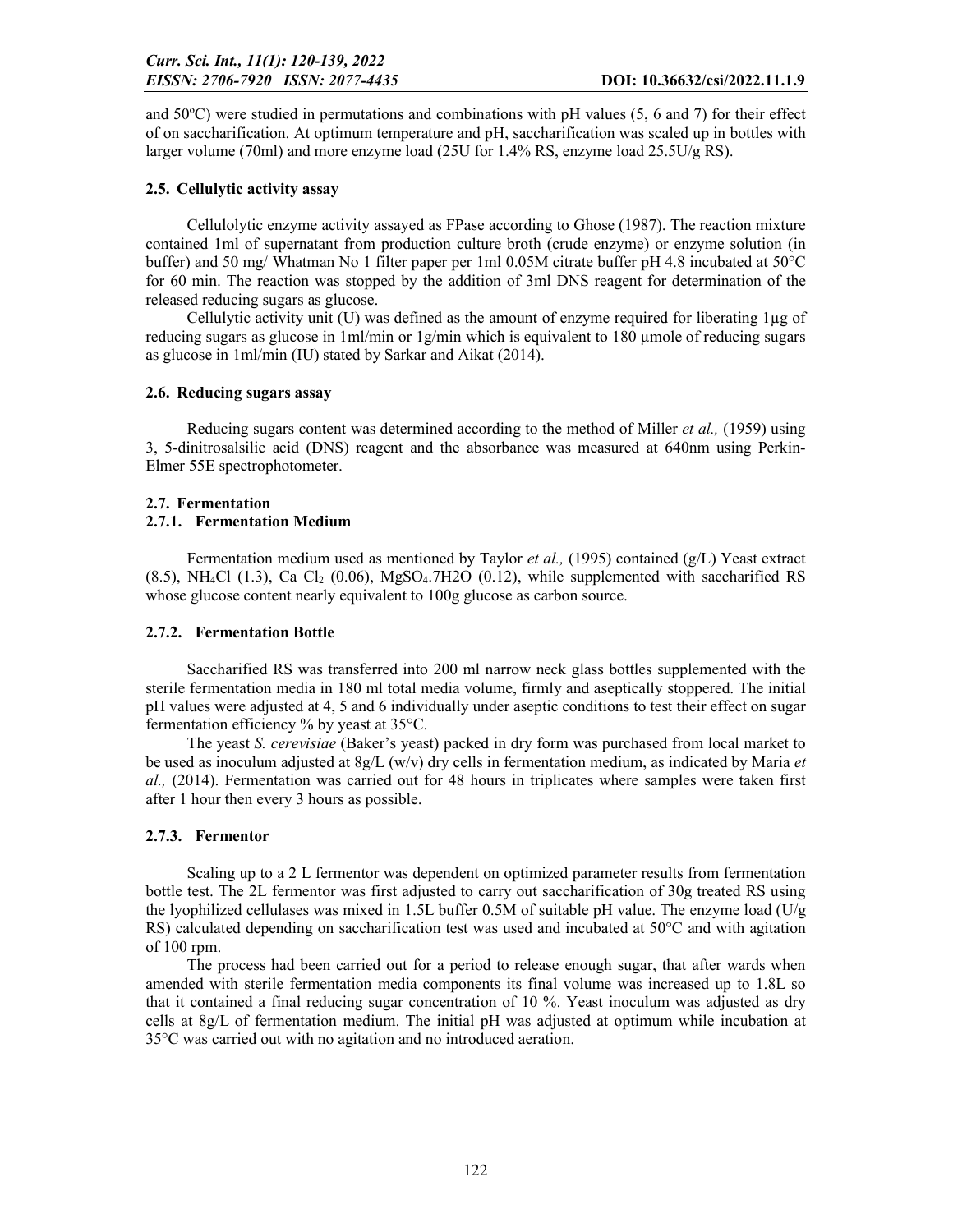### 2.8. Ethanol assay

Ethanol was determined according to the method described by Caputi *et al.,* (1968) using Potassium dichromate  $(K_2Cr_2O_7)$  and measured spectrophotometrically at 600 nm.

## 2.9. Gas chromatography–mass spectrometry analysis (GC-MS)

The SUP from fermentation broth under investigation was kept in freezer until transferred in a cooled state to be analyzed through GC-MS to evaluate the fermentation products including ethanol, CO2 and any possible dissolved oxygen. The GC-MS system (Agilent Technologies) was equipped with gas chromatograph (7890B) and mass spectrometer detector (5977A) at Central Laboratories Network, National Research Centre, Cairo, Egypt.

The GC was equipped with DB-624 column (30 m x 0.32 mm internal diameter and 1.8 *μ*m film thickness). Analyses were carried out using helium as the carrier gas at a flow rate of 1.0 ml/min at a split less, injection volume of 1 µl and the following temperature program:  $35^{\circ}$ C for 5 min; rising at 10 °C /min to 70 °C and held for 4.3 min. The injector and detector were held at 90 °C and 260 °C, respectively.

Mass spectra were obtained by electron ionization (EI) at 70 eV; using a spectral range of  $m/z$ 50-550. The mass temperature was 230°C and Quad 150 °C. Identification of different constituents was determined by comparing the spectrum fragmentation pattern with those stored in Wiley and NIST Mass Spectral Library data.

## 2.10. Molecular identification of fungal isolate

The fungal strain was cultivated on Czapek`s yeast extract agar (CYA) medium at 28°C for 5 days. The culture was sent to the Molecular Biology Research Unit, Assiut University for DNA extraction.

## 2.10.1. DNA extraction, PCR and sequencing of ITS

The DNA extraction was performed following the method of Moubasher *et al.,* (2019). In which, a small portion from fungal growth of 3-day-old culture of *Aspergillus* sp. isolate Am1 grown on malt extract agar (MEA) at 25 °C, were collected and transferred to 2 ml-Eppendorf tube. PCR was conducted according to CTAB method described by Al-Bedak and Moubasher (2020). The universal primers ITS1 and ITS4 were used for amplification of the internal transcribed spacer (ITS) region (White *et al.,* 1990).

#### 2.10.2. Alignments and phylogenetic analyses

Sequences of *Aspergillus* sp. isolate Am1 in this study were assembled using DNASTAR computer package (version 5.05). Assembled sequence of *Aspergillus* sp. isolate Am1 was uploaded to GenBank as OM760501. The closely similar sequences to *Aspergillus*: section Fumigati including sequences of type and ex-type species were downloaded from GenBank*.* All sequences in this analysis were aligned together using MAFFT (version 6.861b) with the default option (Katoh and Standley, 2013).

Alignment gaps and parsimony uninformative characters were treated by BMGE. Maximumlikelihood (ML) and Maximum parsimony (MP) phylogenetic analyses were performed using PhyML 3.0 (Guindon *et al.,* 2010).

The robustness of the most parsimonious trees was evaluated by 1000 bootstrap replications (Felsenstein *et al.,* 1985) The best optimal model of nucleotide substitution for the ML analyses was determined using Akaike Information Criterion (AIC) as implemented in Modeltest 3.7 (Posada and Grandall, 1998).

The phylogenetic tree was drawn and visualized using MEGA X version 10.2.6 (Kumar *et al.,*  2018). The resulting tree was edited using Microsoft Power Point (2016) and saved as TIF file.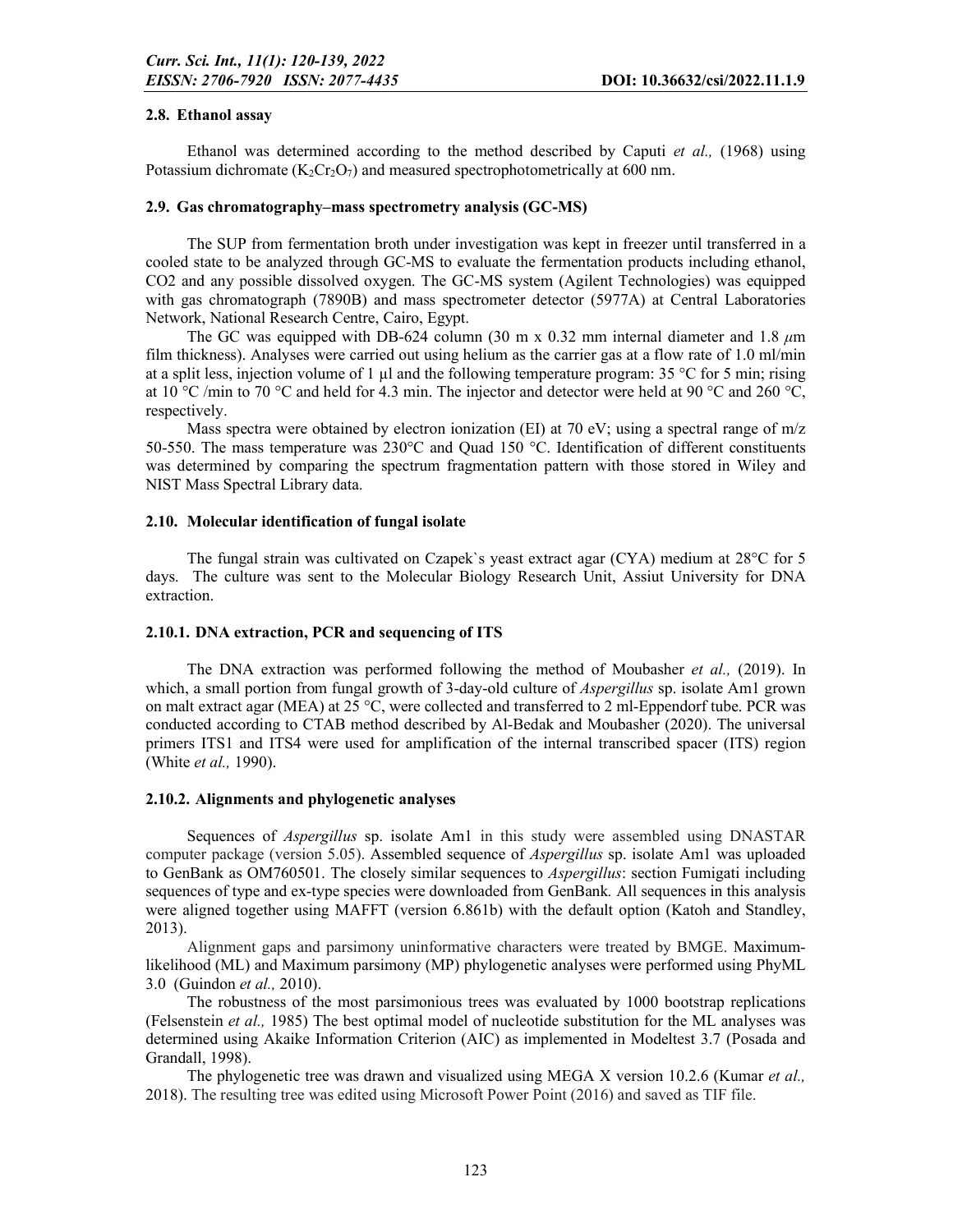## 2.11. Calculations

Saccharification percentage was calculated according to Spano *et al.,* (1976):

Saccharification 
$$
\% = \frac{\text{Total released reducing sugars (mg/g R S)}}{\text{Total carbohydrate in substrate (mg/g RS)}} \times 0.9 \times 100
$$

Ethanol yield and fermentation efficiency were calculated according to Hatzis *et al.,* (1996):

$$
Ethanol Yield = \frac{Ethanol produced (g/L)}{Initial glucose in substrate (g/L)}
$$

Fermentation efficiency  $% =$  Ethanol actual yield  $\times100$ <br>Ethanol theoretical yield

Where Ethanol theoretical yield is 51.2%.

## 2.12. Statistical analysis

All results data were accomplished in triplicates and statistically evaluated by least significant differences (LSD) in one way analysis of variance (ANOVA) at significance of 5% calculated using CoHort software under windows (Costat, model 6.311). The standard deviation (SD) and the standard error (SE) of mean for the experimental measurement triplicates and correlation coefficients were all calculated in Excel work sheet (Microsoft Office 2010).

## 3. Results

## 3.1. The genetic identification of the fungal isolate

Phylogenetic analysis of ITS dataset was employed to determine the taxonomic status of our strain relative to other members of *Aspergillus*: section Fumigati. The entire ITS dataset comprised 43 sequences.

The maximum parsimony dataset consisted of 651 characters with 553 constant characters (no gaps, no N), 71 variable characters which were parsimony-uninformative (12.8% of constant characters), and 27 characters were counted as parsimony informative (4.9% of constant). Tamura-Nei (TN93+G+I) was the perfect model for nucleotide substitution.

The dataset for maximum parsimony yielded 2 most parsimonious trees with a tree length of 170 steps, a consistency index is of 0.563107, a retention index of 0.810127, and a composite index of 0.456188, for all sites and parsimony-informative sites. The best scoring ML tree (Figure 1) with the final ML optimization likelihood value of -3442.32 was selected to represent and discuss the phylogenetic relationships among taxa.

The isolate Am 1 occupied the same branch as *Aspergillus neoellipticus* ATCC 16903 (type strain) with 100% (562/562) similarity between both species. As a result, this isolate was identified as *Aspergillus neoellipticus.*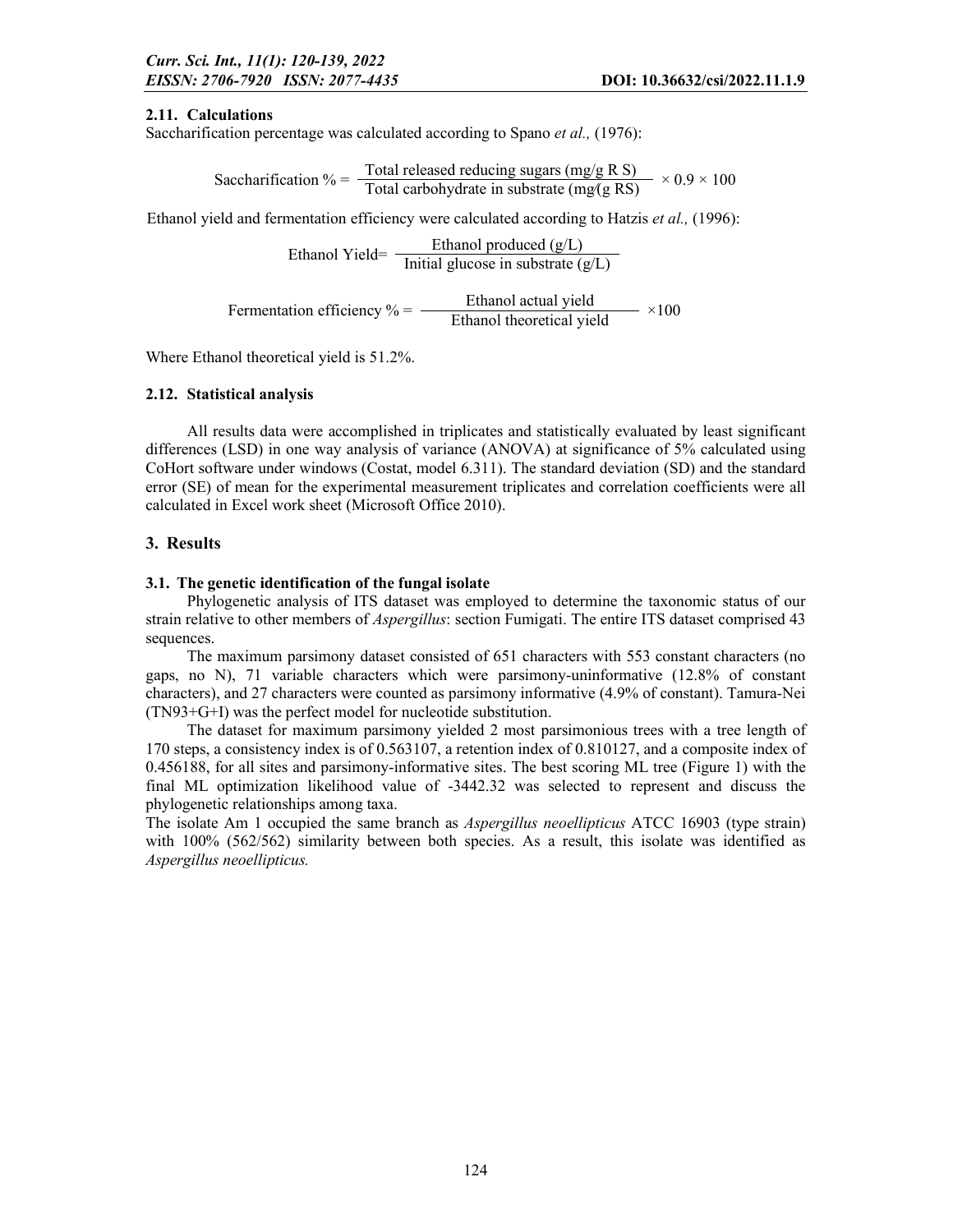

Fig. 1: The first of 1 000 equally most parsimonious trees obtained from a heuristic search (1000) replications) of *Aspergillus neoellipticus* isolate Am 1 (in blue color) compared to other closely similar ITS sequences belonging to genus *Aspergillus*: section Fumigati in GenBank. Bootstrap support values for ML/MP  $\geq$ 50% are indicated above/below the respective nodes. The nodes lacking bootstrap support (<50%) are marked with (-). The tree is rooted to *Aspergillus terreus* CBS 129264 as outgroup (in red color).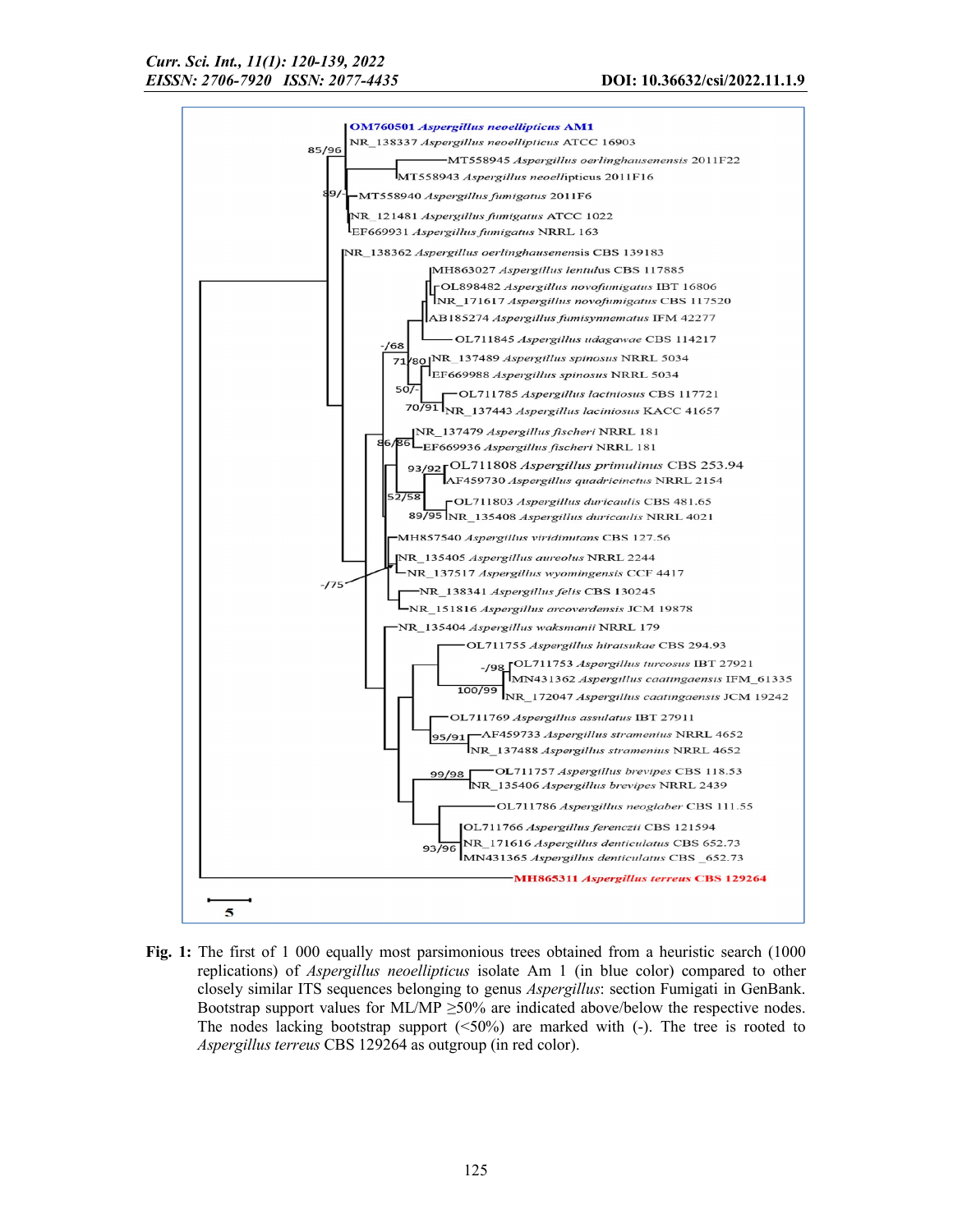## 3.2. Delignified rice straw analysis

lignin content in rice straw decreased by 44% due to pretreatment causing loss in weight by 35%, while total carbohydrate calculated as holocellulose increased by 10.6%, calculated from results shown in Table (1).

|                   |                | Main chemical composition, $\%$ (w/w) |               |        |       |  |  |  |
|-------------------|----------------|---------------------------------------|---------------|--------|-------|--|--|--|
| <b>Rice straw</b> | Weight loss, % | Cellulose                             | Holocellulose | Lignin | Ash   |  |  |  |
| <b>Native</b>     |                | 43.93                                 | 66.98         | 14.40  | 18.62 |  |  |  |
| <b>Treated</b>    | 35.20          | 66.82                                 | 74.92         | 8.02   | 17.06 |  |  |  |
| $\pm \frac{0}{2}$ | -44            |                                       | $+10.6$       | $-35$  |       |  |  |  |

| <b>Table 1:</b> Alterations in weight and main chemical composition in rice straw after pretreatment |  |  |  |
|------------------------------------------------------------------------------------------------------|--|--|--|
|                                                                                                      |  |  |  |

 $(\pm \frac{9}{6})$ : Change % either decrease [-] or increase [+]

## 3.3. Optimizing cellulase production

## 3.3.1. Optimum pH

Maximum cellulytic production achieved by *A. neoellipticus* after 5 days was 6203U at initial pH 6, according to results illustrated in Figure (1). Initial pH values were adjusted while no buffering agent was added in production media that can maintain pH during incubation period, subsequently variations in pH values during the 9 days of incubation were observed. Drop in pH value was observed mostly among all initial pH values after 3 days of incubation, followed by maximal increase in Fpase activities individually under each initial pH tested.

It was an essential issue to emphasize the impact of incubation period, initial pH values, and their variations during incubation period on FPase production by correlation analysis. Fpase production by *A. neoellipticus* was in strong postive correlation (0.9) with initial pH values. Never the less, weak postive correlations characterized the Fpase with incubation period (in days) while negative correlations characterized Fpase with variations taking place individually under each initial pH value getting stronger at pH 7 to be -0.7 except pH 4.



Fig. 1: Effect of initial pH value on cellulytic activity during 9 day.

## 3.3.2. Optimum N source

The optimization of N source included studying the impact of two inorganic and two organic types on cellulase production, as illustrated in Figure (2). Cellulase production was conducted at optimum initial pH 6, as previously noted in section [3.3.1.]. *A. neoellipticus* achieved its maximum cellulytic activities statistically using organic nitrogen sources than inorganic ones recording 8495U (LSD=198) with yeast ext. Correlations between Fpase activity and incubation period fluctuated under each N source but characterized by strong negative correlation of -0.7 in case of under  $NH<sub>4</sub>NO<sub>3</sub>$  as N source.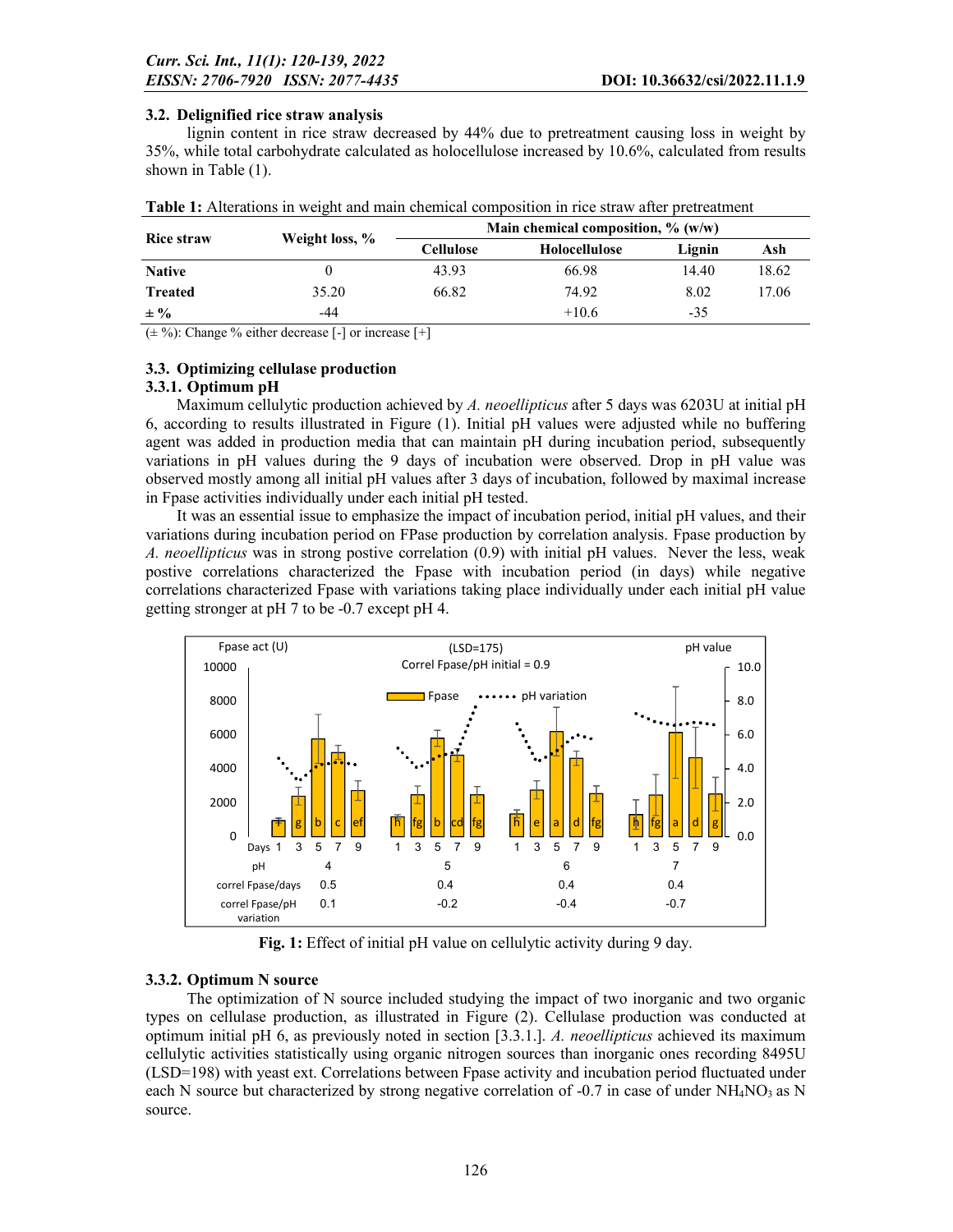

Fig. 2: Effect of initial N source on cellulytic activity during 11 day

## 3.3.3. Optimum C:N ratio

The growth media was supplemented with yeast extract in different C:N ratios, as illustrated in Figure (3). *A. neoellipticus* achieved its best cellulytic activity when C:N ratio was 1:0.9 to be 8238 U after 7 days confirmed by statistical analysis, where LSD=142. Progress in growth period had positive effect on Fpase activity according to positive correlations recorded among all C:N ratios.



Fig. 3: Optimizing C: N ratio for maximum cellulase production

## 3.4. Saccharification

Cellulase production was conducted under initial pH=6 using beef extract as N source and C:N ratio adjusted at 1:0.9 targeting maximum yield regardless to period needed, after which the resulting raw cellulase was lyophilized to be used in saccharification of delignified RS in test tubes and flasks.

## 3.4.1. Optimum Saccharification conditions in test tubes

The lyophilized raw cellulase produced by *A. neoellipticus* showed three trends in response to incubation period, pH and temperature when applied in saccharification of treated RS, as shown in Table (2). In all cases, the saccharification was increasing as incubation period progressed. RS saccharification was statistically better under pH 6 and 7 at both temperatures 40°C and 50°C than with pH 5, where numerically best saccharification was under  $pH = 7$  at 50 $^{\circ}$ C. The correlations shown in Table (3) showed the effect of both pH and temperature on saccharification % of treated RS by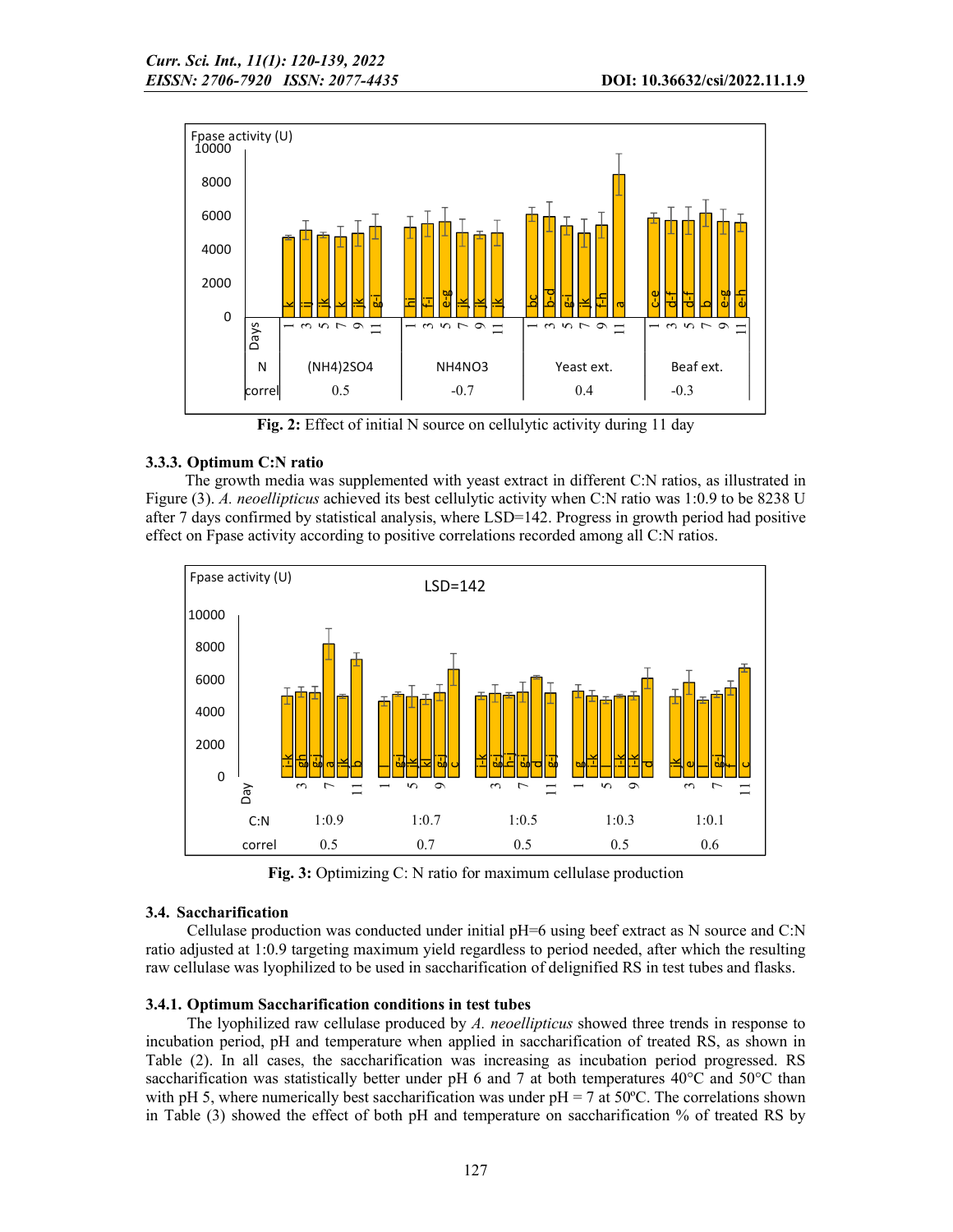cellulases from *A. neoellipticus*, after 4 days of saccharification. Saccharification correlations with increasing pH under both temperatures  $40^{\circ}$ C and  $50^{\circ}$ C were strongly positive to be +0.8 and +1.0, respectively, as shown under case I. Regarding the influence of temperature at each pH, the correlations were strongly negative at both pH values 5 and 6 to be -1.0, while it tended to be strongly positive at pH 7 to be  $+1.0$ .

| $\mathbf{T}^\circ\mathbf{C}$ | pH | day | Sacch % | $\pm$    | $\rm SE$  | Rank        |
|------------------------------|----|-----|---------|----------|-----------|-------------|
|                              | 5  |     | 7.47    | $\pm$    | 0.04      | d           |
|                              |    | 4   | 11.41   | $\pm$    | 0.48      | $\mathbf b$ |
| 40                           |    |     | 7.70    | $_{\pm}$ | 0.35      | d           |
|                              | 6  | 4   | 15.43   | $\pm$    | 1.07<br>a |             |
|                              | 7  |     | 7.58    | $\pm$    | 0.22      | d           |
|                              |    | 4   | 14.68   | $\pm$    | 0.87      | a           |
| 50                           | 5  |     | 7.41    | $\pm$    | 0.04      | d           |
|                              |    | 4   | 10.40   | $\pm$    | 0.04      | bc          |
|                              | 6  |     | 10.07   | $\pm$    | 0.78      | bc          |
|                              |    | 4   | 15.02   | $\pm$    | 0.94      | a           |
|                              |    |     | 8.36    | $\pm$    | 0.04      | cd          |
|                              |    | 4   | 16.44   | $_{\pm}$ | 1.35      | a           |

Table 2: Effect of temperature and pH on RS Saccharification

 $LSD = 1.994$ 

Table 3: Correlation of Sacch % against each pH value and temperature degree

| $T^{\circ}C$ | pН | <b>Correl I</b> | pH       | $T^{\circ}C$ | <b>Correl II</b> |
|--------------|----|-----------------|----------|--------------|------------------|
| 40<br>50     |    |                 |          | 40           | $-1.0$           |
|              | b  | $+0.8$          |          | 50           |                  |
|              |    |                 | $\sigma$ | 40           | $-1.0$           |
|              |    |                 |          | 50           |                  |
|              | b  | $+1.0$          |          | 40           | $+1.0$           |
|              | −  |                 |          | 50           |                  |

Correl I: Correlation between sacch% and initial pH under each incubation temperature

Correl II: Correlation between sacch% and incubation temperature under each initial pH

### 3.4.2. Optimum Saccharification conditions in Flasks

Saccharification of treated RS by the lyophilized cellulases was subjected to study the effect of scaling up from test tubes to flasks. The results shown in Table (4) demonstrated the saccharification % variation in accordance to incubation time at conditions that previously were proved to be optimum from results obtained in section 2.1., including incubation for 13 days at 40 $\degree$ C (pH=6) and 50 $\degree$ C (pH=7), respectively. The saccharification % of RS at  $40^{\circ}$ C / pH=6 fluctuated during incubation period achieving its highest result after 4 days to be 72.19 %, according to statistical analysis where LSD = 6.749, increasing 4.7 times than that recorded in test tube test. The fluctuation was proved by the week correlation of saccharification % in accordance to days of incubation period to be -0.2. On the other hand, saccharification at  $50^{\circ}$ C / pH=7 recorded 62.08% after 4 days increasing than that in test tube by 3.8 times, while recording its best after 13 days to be 89.11 based on statistical analysis where LSD= 10.973, increasing by 5.4 times that in the test tube test. Added to that, there were no fluctuations as correlation of saccharification % in accordance to days of incubation period was strong positive to be +1.0. The best of all saccharification result statistically where LSD = 8.8 was at 50 $\degree$ C / pH=7 after 13 days.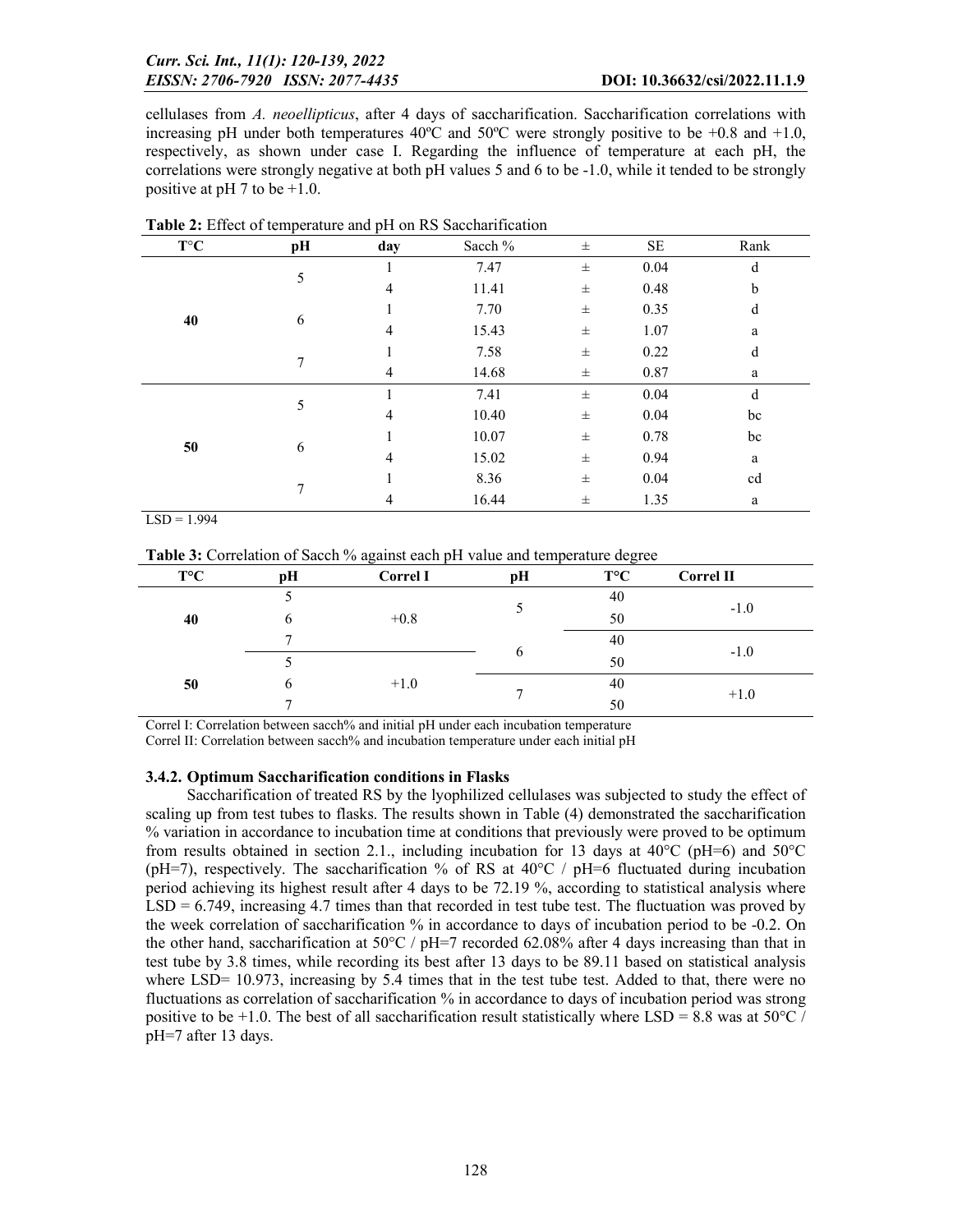| <b>Saccharification conditions</b> | days                                           | Sacch% | $\pm$    | <b>SE</b> | Rank <sup>1</sup>                                                                                                                                                                                                                                                                                                                                                                                                              | Rank <sup>2</sup> | Rank <sup>3</sup> Correl |
|------------------------------------|------------------------------------------------|--------|----------|-----------|--------------------------------------------------------------------------------------------------------------------------------------------------------------------------------------------------------------------------------------------------------------------------------------------------------------------------------------------------------------------------------------------------------------------------------|-------------------|--------------------------|
|                                    | $\overline{2}$                                 | 68.08  | $_{\pm}$ | 1.74      | $c-f$                                                                                                                                                                                                                                                                                                                                                                                                                          | ab                |                          |
|                                    | 3                                              | 69.91  | $\pm$    | 1.94      | cd                                                                                                                                                                                                                                                                                                                                                                                                                             | ab                |                          |
|                                    | $\overline{\mathcal{A}}$                       | 72.19  | $_{\pm}$ | 5.90      | bc                                                                                                                                                                                                                                                                                                                                                                                                                             | a                 |                          |
|                                    | 5                                              | 63.44  | $_{\pm}$ | 8.30      | $d-g$                                                                                                                                                                                                                                                                                                                                                                                                                          | bc                |                          |
| $40^{\circ}$ C/ pH=6               | 6                                              | 59.50  | $_{\pm}$ | 2.52      | fg                                                                                                                                                                                                                                                                                                                                                                                                                             | $\mathbf c$       | $-0.2$                   |
|                                    | 7                                              | 58.40  | $\pm$    | 1.01      | $\mathbf{g}% _{T}=\mathbf{g}_{T}=\mathbf{g}_{T}=\mathbf{g}_{T}=\mathbf{g}_{T}=\mathbf{g}_{T}=\mathbf{g}_{T}=\mathbf{g}_{T}=\mathbf{g}_{T}=\mathbf{g}_{T}=\mathbf{g}_{T}=\mathbf{g}_{T}=\mathbf{g}_{T}=\mathbf{g}_{T}=\mathbf{g}_{T}=\mathbf{g}_{T}=\mathbf{g}_{T}=\mathbf{g}_{T}=\mathbf{g}_{T}=\mathbf{g}_{T}=\mathbf{g}_{T}=\mathbf{g}_{T}=\mathbf{g}_{T}=\mathbf{g}_{T}=\mathbf{g}_{T}=\mathbf{g}_{T}=\mathbf{g}_{T}=\math$ | $\mathbf c$       |                          |
|                                    | 10                                             | 63.50  | $\pm$    | 4.98      | $c-g$                                                                                                                                                                                                                                                                                                                                                                                                                          | bc                |                          |
|                                    | 13                                             | 68.38  | $_{\pm}$ | 7.70      | $c-e$                                                                                                                                                                                                                                                                                                                                                                                                                          | ab                |                          |
|                                    | 2                                              | 60.08  | $_{\pm}$ | 6.20      | $e-g$                                                                                                                                                                                                                                                                                                                                                                                                                          |                   | $\mathbf c$              |
|                                    | 3                                              | 62.46  | $_{\pm}$ | 6.00      | $d-g$                                                                                                                                                                                                                                                                                                                                                                                                                          |                   | $\mathbf c$              |
|                                    | 4                                              | 62.08  | $_{\pm}$ | 5.70      | $d-g$                                                                                                                                                                                                                                                                                                                                                                                                                          |                   | $\mathbf c$              |
| $50^{\circ}$ C/ pH=7               | 5                                              | 63.34  | $\pm$    | 7.40      | $d-g$                                                                                                                                                                                                                                                                                                                                                                                                                          |                   | $\mathbf c$<br>$+1.0$    |
|                                    | 6                                              | 65.61  | $_{\pm}$ | 1.53      | $c-g$                                                                                                                                                                                                                                                                                                                                                                                                                          |                   | $\mathbf c$              |
|                                    | 7                                              | 68.82  | $_{\pm}$ | 1.48      | $c-e$                                                                                                                                                                                                                                                                                                                                                                                                                          |                   | bc                       |
|                                    | 10<br>79.68<br>2.00<br>$\mathbf b$<br>$_{\pm}$ |        | ab       |           |                                                                                                                                                                                                                                                                                                                                                                                                                                |                   |                          |
|                                    | 13                                             | 89.11  | $_{\pm}$ | 10.06     | $\rm{a}$                                                                                                                                                                                                                                                                                                                                                                                                                       |                   | $\rm{a}$                 |

Table 4: Optimizing saccharification of RS (1g/70ml or 1.43%) in flasks by lyophilized enzyme (25U/flask) from *A. neoellipticus*

1- LSD<sub>1</sub> for 40 and  $50^{\circ}$ C = 8.753

2- LSD<sub>2</sub> for  $40^{\circ}$ C= 6.749

3- LSD3 for 50°C= 10.973

Correl: Correlations between saccharification % and incubation period in days.

## Fermentation in bottles

#### 3.4.3. Optimization

Depending on previous saccharification results in section 2.3., the RS saccharified at  $50^{\circ}$ C /pH=7 by the lyophilized cellulases was used in fermentation bottle as mentioned in materials and methods so that each bottle contained approximately 10.23% reducing sugar where it was mixed with the sterile fermentation medium. Fermentation was carried out for 48 hours, where the whole period was subclassed alphabetically to 4 sectors a, b, c and d representing development of fermentation period, as shown in Table (5). The statistical analysis concerning ranking the whole test results was labelled  $R<sup>all</sup>$  (LSD= 6.628) while those ranks calculated individually for pH 4, 5 and 6 were labelled  $R^4$ ,  $R^5$  and  $R^6$ , having LSD of 4.642, 2.620 and 10.505, respectively.

According to those results, the fermentation efficiency % increased parallel to fermentation period under each pH value, where it didn't exceed 13% up till 45 hr under both pH values 4 and 5, achieving their maximum after 48 hr to be 79.4 and 98.1 %, respectively. Fermentation efficiency % at pH=6 exceeded 50% after 30 hr and reached after 48 hr to be 99.2% where its ethanol yield was close to the ideal theoretical yield.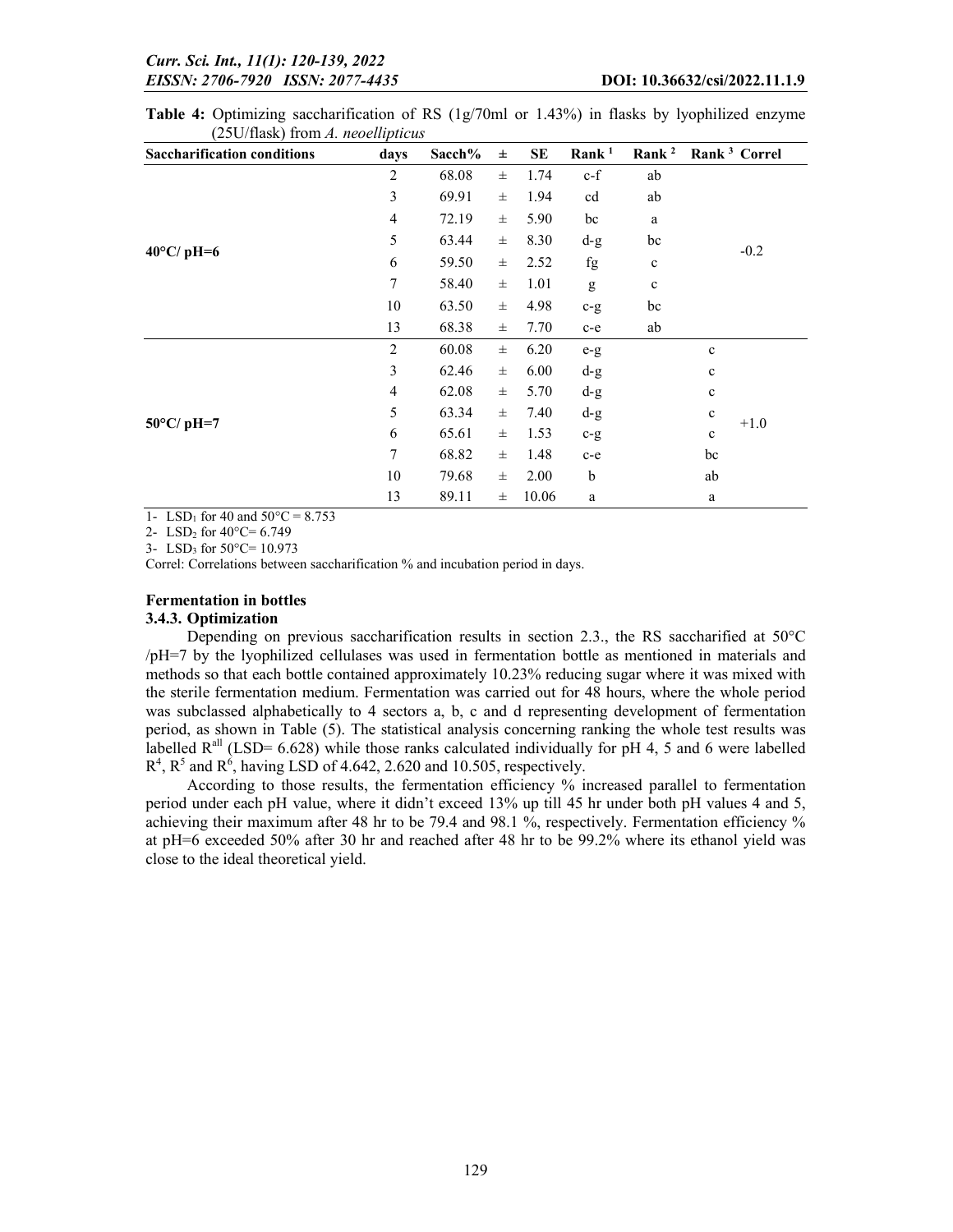|                  |                |                              |                       |                |                 | Table 5: Fermentation efficiency in bottles as affected by initial pH                                                                                                                                                                                                                                                                                                                                                          |                |                |                |         |                |  |  |  |
|------------------|----------------|------------------------------|-----------------------|----------------|-----------------|--------------------------------------------------------------------------------------------------------------------------------------------------------------------------------------------------------------------------------------------------------------------------------------------------------------------------------------------------------------------------------------------------------------------------------|----------------|----------------|----------------|---------|----------------|--|--|--|
| pH               |                | hr                           | fer eff $\%$ $\pm$ SE |                |                 | $R^{all}$                                                                                                                                                                                                                                                                                                                                                                                                                      | $\mathbb{R}^4$ | $\mathbb{R}^5$ | $\mathbf{R}^6$ | C1      | C <sub>2</sub> |  |  |  |
|                  |                | $\mathbf{1}$                 | 11.8                  | $\pm$          | 0.10            | $\dddot{ij}$                                                                                                                                                                                                                                                                                                                                                                                                                   | $\mathbf b$    |                |                |         |                |  |  |  |
|                  |                | $\mathfrak{Z}$               | 10.3                  |                | $\pm$ 0.09      | j-m                                                                                                                                                                                                                                                                                                                                                                                                                            | b              |                |                |         |                |  |  |  |
|                  | a              | 6                            | 9.8                   | $\pm$          | 0.05            | j-m                                                                                                                                                                                                                                                                                                                                                                                                                            | b-d            |                |                |         |                |  |  |  |
|                  |                | 9                            | 5.2                   | $\pm$          | 0.15            | k-m                                                                                                                                                                                                                                                                                                                                                                                                                            | de             |                |                |         |                |  |  |  |
|                  |                | 12                           | 4.9                   | $\pm$          | 0.07            | lm                                                                                                                                                                                                                                                                                                                                                                                                                             | e              |                |                |         |                |  |  |  |
| $\mathbf b$      |                | 15                           | 5.0                   |                | $\pm$ 0.06      | lm                                                                                                                                                                                                                                                                                                                                                                                                                             | e              |                |                |         |                |  |  |  |
|                  |                | 18                           | 4.7                   | $\pm$          | 0.02            | ${\rm m}$                                                                                                                                                                                                                                                                                                                                                                                                                      | $\mathbf e$    |                |                |         |                |  |  |  |
| $\boldsymbol{4}$ |                | 21                           | 4.8                   | $\pm$          | 0.02            | ${\rm m}$                                                                                                                                                                                                                                                                                                                                                                                                                      | e              |                |                | 0.4     |                |  |  |  |
|                  |                | 24                           | 5.6                   | $\pm$          | 0.11            | k-m                                                                                                                                                                                                                                                                                                                                                                                                                            | c-e            |                |                |         |                |  |  |  |
|                  |                | 27                           | 4.9                   | $\pm$          | 0.01            | lm                                                                                                                                                                                                                                                                                                                                                                                                                             | $\mathbf e$    |                |                |         |                |  |  |  |
|                  | c              | $30\,$                       | 4.8                   | $_{\pm}$       | 0.07            | lm                                                                                                                                                                                                                                                                                                                                                                                                                             | $\mathbf e$    |                |                |         |                |  |  |  |
|                  |                | 33                           | 4.7                   | $\pm$          | 0.04            | ${\bf m}$                                                                                                                                                                                                                                                                                                                                                                                                                      | e              |                |                |         |                |  |  |  |
|                  |                | 36                           | $10.8\,$              |                | $\pm$ 0.45      | $i-1$                                                                                                                                                                                                                                                                                                                                                                                                                          | $\mathbf b$    |                |                |         |                |  |  |  |
|                  |                | 39                           |                       |                | $10.2 \pm 0.17$ | j-m                                                                                                                                                                                                                                                                                                                                                                                                                            | bc             |                |                |         |                |  |  |  |
|                  | $\mathbf d$    | 45                           | 10.2                  |                | $\pm$ 0.10      | j-m                                                                                                                                                                                                                                                                                                                                                                                                                            | b              |                |                |         |                |  |  |  |
|                  |                | 48                           | 79.4 $\pm$ 6.43       |                |                 | $\mathbf b$                                                                                                                                                                                                                                                                                                                                                                                                                    | a              |                |                |         |                |  |  |  |
|                  |                | $\mathbf{1}$                 | 9.9                   | $\pm$          | 0.07            | j-m                                                                                                                                                                                                                                                                                                                                                                                                                            |                | $\mathbf c$    |                |         |                |  |  |  |
|                  | $\mathfrak{Z}$ | 10.6                         |                       | $\pm$ 0.27     | j-m             |                                                                                                                                                                                                                                                                                                                                                                                                                                | bc             |                |                |         |                |  |  |  |
|                  | a              | 6                            | 10.4                  | $\pm$          | $0.08\,$        | j-m                                                                                                                                                                                                                                                                                                                                                                                                                            |                | bc             |                |         |                |  |  |  |
|                  |                | 9                            | 5.7                   | $\pm$          | 0.05            | k-m                                                                                                                                                                                                                                                                                                                                                                                                                            |                | $\rm d$        |                |         |                |  |  |  |
|                  |                | 12                           | 5.7                   |                | $\pm$ 0.10      | k-m                                                                                                                                                                                                                                                                                                                                                                                                                            |                | $\rm d$        |                | $0.5\,$ |                |  |  |  |
|                  |                | 15                           | 6.0                   |                | $\pm$ 0.24      | j-m                                                                                                                                                                                                                                                                                                                                                                                                                            |                | ${\rm d}$      |                |         |                |  |  |  |
|                  | $\mathbf b$    | 18                           | 5.5                   |                | $\pm$ 0.05      | k-m                                                                                                                                                                                                                                                                                                                                                                                                                            |                | $\rm d$        |                |         |                |  |  |  |
| 5                |                | 21                           | 5.8                   |                | $\pm$ 0.06      | k-m                                                                                                                                                                                                                                                                                                                                                                                                                            |                | $\rm d$        |                |         | 0.9            |  |  |  |
|                  |                | 24                           | 6.1                   | $\pm$          | 0.09            | j-m                                                                                                                                                                                                                                                                                                                                                                                                                            |                | $\rm d$        |                |         |                |  |  |  |
|                  |                | 27                           | 6.2                   | $\pm$          | 0.04            | j-m                                                                                                                                                                                                                                                                                                                                                                                                                            |                | $\mathbf d$    |                |         |                |  |  |  |
|                  | $\mathbf c$    | 30                           | 6.7                   |                | $\pm$ 0.56      | $j-m$                                                                                                                                                                                                                                                                                                                                                                                                                          |                | $\rm d$        |                |         |                |  |  |  |
|                  |                | 33                           | 6.3                   | $\pm$          | 0.29            | j-m                                                                                                                                                                                                                                                                                                                                                                                                                            |                | d              |                |         |                |  |  |  |
|                  |                | 36                           | 11.5                  | $\pm$          | 0.17            | $i-k$                                                                                                                                                                                                                                                                                                                                                                                                                          |                | bc             |                |         |                |  |  |  |
|                  |                | 39                           | 11.7                  |                | $\pm$ 0.12      | $i-k$                                                                                                                                                                                                                                                                                                                                                                                                                          |                | bc             |                |         |                |  |  |  |
|                  | $\mathbf d$    | 45                           | 12.6                  |                | $\pm$ 0.21      | $\hbox{hi}$                                                                                                                                                                                                                                                                                                                                                                                                                    |                | $\mathbf b$    |                |         |                |  |  |  |
|                  |                | 48                           | 98.1                  |                | $\pm$ 3.55      | $\rm{a}$                                                                                                                                                                                                                                                                                                                                                                                                                       |                | a              |                |         |                |  |  |  |
|                  |                | $\mathbf{1}$                 | 29.3                  | $\pm$          | 0.07            | $\mathbf{g}% _{T}=\mathbf{g}_{T}=\mathbf{g}_{T}=\mathbf{g}_{T}=\mathbf{g}_{T}=\mathbf{g}_{T}=\mathbf{g}_{T}=\mathbf{g}_{T}=\mathbf{g}_{T}=\mathbf{g}_{T}=\mathbf{g}_{T}=\mathbf{g}_{T}=\mathbf{g}_{T}=\mathbf{g}_{T}=\mathbf{g}_{T}=\mathbf{g}_{T}=\mathbf{g}_{T}=\mathbf{g}_{T}=\mathbf{g}_{T}=\mathbf{g}_{T}=\mathbf{g}_{T}=\mathbf{g}_{T}=\mathbf{g}_{T}=\mathbf{g}_{T}=\mathbf{g}_{T}=\mathbf{g}_{T}=\mathbf{g}_{T}=\math$ |                |                | gh             |         |                |  |  |  |
|                  |                | $\mathfrak{Z}$<br>$\sqrt{6}$ | 24.0<br>20.7          | $\pm$<br>$\pm$ | 5.18<br>1.18    | gh<br>$\boldsymbol{\mathrm{h}}$                                                                                                                                                                                                                                                                                                                                                                                                |                |                | hi<br>hi       |         |                |  |  |  |
|                  | a              | 9                            | 18.1                  | $_{\pm}$       | 0.68            | $\hbox{hi}$                                                                                                                                                                                                                                                                                                                                                                                                                    |                |                | $\mathbf{i}$   |         |                |  |  |  |
|                  |                | 12                           | 21.0                  |                | $\pm$ 0.43      | $\boldsymbol{\mathrm{h}}$                                                                                                                                                                                                                                                                                                                                                                                                      |                |                | hi             |         |                |  |  |  |
|                  |                | 15                           | 23.6                  |                | $\pm$ 0.30      | gh                                                                                                                                                                                                                                                                                                                                                                                                                             |                |                | hi             |         |                |  |  |  |
|                  |                | 18                           | $28.6 \pm 1.34$       |                |                 | $\mathbf{g}% _{T}=\mathbf{g}_{T}=\mathbf{g}_{T}=\mathbf{g}_{T}=\mathbf{g}_{T}=\mathbf{g}_{T}=\mathbf{g}_{T}=\mathbf{g}_{T}=\mathbf{g}_{T}=\mathbf{g}_{T}=\mathbf{g}_{T}=\mathbf{g}_{T}=\mathbf{g}_{T}=\mathbf{g}_{T}=\mathbf{g}_{T}=\mathbf{g}_{T}=\mathbf{g}_{T}=\mathbf{g}_{T}=\mathbf{g}_{T}=\mathbf{g}_{T}=\mathbf{g}_{T}=\mathbf{g}_{T}=\mathbf{g}_{T}=\mathbf{g}_{T}=\mathbf{g}_{T}=\mathbf{g}_{T}=\mathbf{g}_{T}=\math$ |                |                | gh             |         |                |  |  |  |
|                  | $\mathbf b$    | 21                           | 36.1                  |                | $\pm$ 1.64      | $\mathbf f$                                                                                                                                                                                                                                                                                                                                                                                                                    |                |                | fg             |         |                |  |  |  |
| 6                |                | 24                           | 37.4                  |                | $\pm$ 1.99      | $\mathbf f$                                                                                                                                                                                                                                                                                                                                                                                                                    |                |                | $e-g$          | 0.9     |                |  |  |  |
|                  |                | $27\,$                       | $45.4 \pm 2.88$       |                |                 | $\mathbf{e}$                                                                                                                                                                                                                                                                                                                                                                                                                   |                |                | d-f            |         |                |  |  |  |
|                  |                | $30\,$                       | 55.0                  |                | $\pm$ 2.82      | $\rm d$                                                                                                                                                                                                                                                                                                                                                                                                                        |                |                | $\mathbf d$    |         |                |  |  |  |
|                  | $\mathbf c$    | 33                           | 47.4                  |                | $\pm$ 1.69      | e                                                                                                                                                                                                                                                                                                                                                                                                                              |                |                | de             |         |                |  |  |  |
|                  |                | 36                           | 71.8                  |                | $\pm$ 1.95      | $\mathbf c$                                                                                                                                                                                                                                                                                                                                                                                                                    |                |                | $\mathbf c$    |         |                |  |  |  |
|                  |                | 39                           | 85.3                  |                | $\pm$ 9.75      | $\mathbf b$                                                                                                                                                                                                                                                                                                                                                                                                                    |                |                | $\rm b$        |         |                |  |  |  |
|                  | $\mathbf d$    | 45                           | 80.1                  |                | $\pm$ 6.84      | $\mathbf b$                                                                                                                                                                                                                                                                                                                                                                                                                    |                |                | bc             |         |                |  |  |  |
|                  |                | 48                           | 99.2 $\pm$ 3.34       |                |                 | $\rm{a}$                                                                                                                                                                                                                                                                                                                                                                                                                       |                |                | $\rm{a}$       |         |                |  |  |  |

Ranks for pH values 4, 5, 6 and all were  $R^4 R^5 R^6$  and  $R^{\text{all}}$  having LSDs 4.642, 2.620, 10.505 and 6.628, respectively. Correlations included  $C<sup>1</sup>$  between fer eff % and period under each initial pH, while  $C<sup>2</sup>$ : between the three initial pH values and their maximum fer eff % achieved.

Correlations were held for Ethanol fermentation efficiency against initial pH values and period in hours. Depending on those results in section 4.1.1., it could be advised to begin harvesting the ethanol produced after 30 hr and further at pH=6 at period sectors c and d, as production continued efficiently more than that at pH 4 or 5, as the correlations between fermentation efficiency and period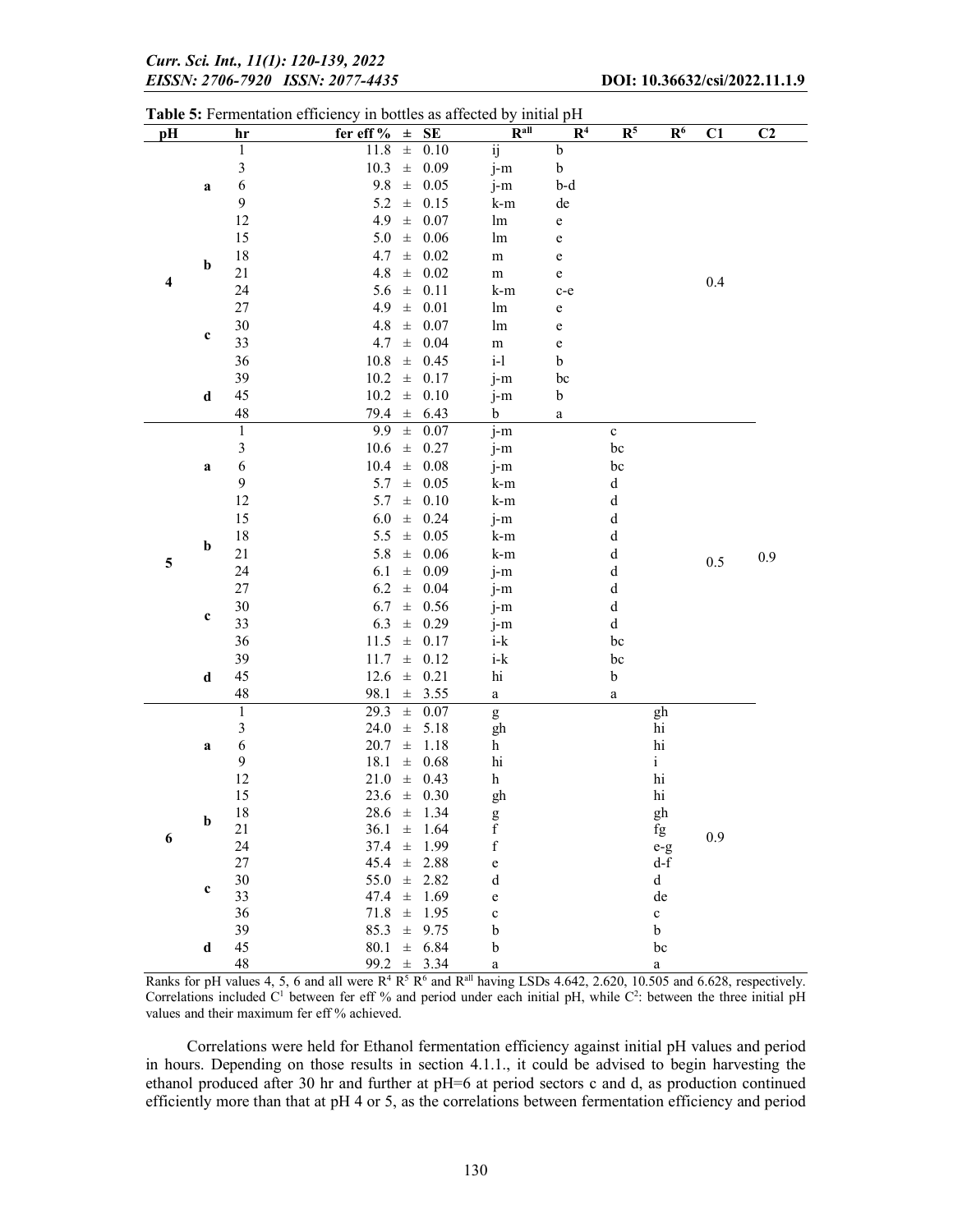calculated under each pH value (C1) presented in Figure (4) proved to be strongly positive at pH 6 to be 0.9 more than that at pH 4 and 5 to be 0.4 and 0.5, respectively. Another correlation calculated between maximum fermentation efficiency % achieved under each pH value and those pH values to be strong positive 0.9 proving that the higher the pH value the higher the fermentation efficiency could be achieved.



Fig. 4: Correlations of ethanol fermentation efficiency with either fermentation period in bottles under each initial pH value and with initial pH values

## 3.4.4. Rate of ethanol production

The ethanol production rate revealed both the production magnitude and the loss of ethanol in accordance to fermentation period as shown in Table (6). The production rate after 1 hr recorded 1.212, 1.013 and 3.001 g ethanol/bottle/hr. As fermentation progressed, fluctuations in production rates resulted in occasional losses in produced ethanol appearing as negative production rates that achieved 2.358, 2.917 and 0.652 g ethanol/bottle/hr at the end of fermentation period, under pH values of 4, 5 and 6, respectively. Obvious increase in production rates under pH 4 and 5 nearly by 200% and 290%, respectively, when comparing first hour with final 48 hr fermentation rates. Under pH 6 the first hour fermentation rate decreased by more than 78%, regardless to the accumulation in final results.

Table 6: Rates of ethanol production during fermentation in bottles

| hr | Rate of ethanol production (g/bottles/hr.) |          |          |  |  |  |  |  |  |
|----|--------------------------------------------|----------|----------|--|--|--|--|--|--|
|    | pH 4                                       | pH 5     | pH 6     |  |  |  |  |  |  |
| 1  | 1.212                                      | 1.013    | 3.001    |  |  |  |  |  |  |
| 3  | $-0.078$                                   | 0.035    | $-0.271$ |  |  |  |  |  |  |
| 6  | $-0.018$                                   | $-0.008$ | $-0.113$ |  |  |  |  |  |  |
| 9  | $-0.155$                                   | $-0.160$ | $-0.090$ |  |  |  |  |  |  |
| 12 | $-0.012$                                   | 0.000    | 0.099    |  |  |  |  |  |  |
| 15 | 0.004                                      | 0.011    | 0.088    |  |  |  |  |  |  |
| 18 | $-0.009$                                   | $-0.015$ | 0.172    |  |  |  |  |  |  |
| 21 | 0.001                                      | 0.010    | 0.255    |  |  |  |  |  |  |
| 24 | 0.028                                      | 0.010    | 0.043    |  |  |  |  |  |  |
| 27 | $-0.022$                                   | 0.003    | 0.275    |  |  |  |  |  |  |
| 30 | $-0.004$                                   | 0.016    | 0.328    |  |  |  |  |  |  |
| 33 | $-0.003$                                   | $-0.015$ | $-0.259$ |  |  |  |  |  |  |
| 36 | 0.207                                      | 0.177    | 0.831    |  |  |  |  |  |  |
| 39 | $-0.023$                                   | 0.009    | 0.461    |  |  |  |  |  |  |
| 45 | 0.003                                      | 0.028    | $-0.179$ |  |  |  |  |  |  |
| 48 | 2.358                                      | 2.917    | 0.652    |  |  |  |  |  |  |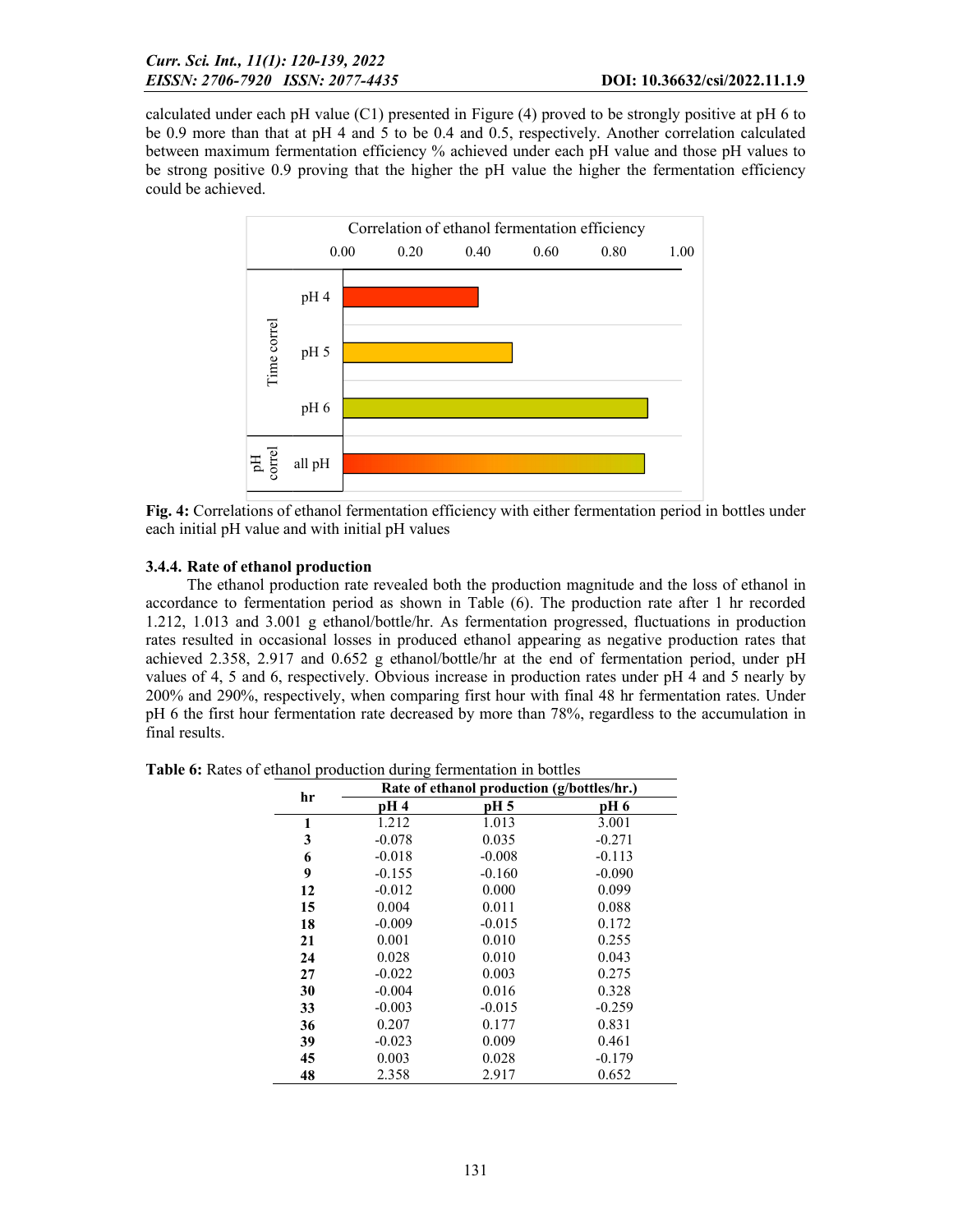## 3.5. Fermentation in fermentor

The 2L fermentor was first adjusted to carry out saccharification of 30g treated RS using 1.5L buffered lyophilized cellulases (0.5M/pH=7) with enzyme load of  $25U/g$  RS and incubated at  $50^{\circ}$ C with agitation of 100 rpm. The process had been carried out for a period to give when mixed after wards with the sterile fermentation medium a final glucose concentration of 10.3%. The initial pH was adjusted at 6 while incubation at 35°C was carried out with no agitation and no introduced aeration. Samples were taken every 1 hr for 8 hr in the first day and also in the second day and lastly after 48 hr as shown in Table (7). The fermentation efficiency in the first day achieved 64% and then decreased down till 4 hr after which it continued increasing up to 84% at 8 hr. In the second day an obvious decrease down to 63% followed by fluctuating increase achieving its maximum at 29 hr with a final fermentation efficiency of 100% after 48 hr.

## 3.5.1. Rate of ethanol production

The rate of ethanol production shown in Table (7) clarified the cause of fluctuation in fermentation efficiency as the production rate parallelly fluctuated too. Nevertheless, the production rate had an apparent loss in ethanol specifically after 2, 4, 24, 27, 30 and 48 hrs where negative results were recorded. Never the less, the fluctuation prolonged the accumulation period needed to achieve the 100% fermentation efficiency after 48 hr.

| Days            | <b>Hours</b> | fermentation<br>efficiency % | Correl <sup>1</sup> | Correl <sup>2</sup> | rate of ethanol production<br>(g/fermentor/hr) |
|-----------------|--------------|------------------------------|---------------------|---------------------|------------------------------------------------|
|                 | 1            | 63.6                         |                     |                     | 65.0                                           |
|                 | 2            | 36.4                         |                     |                     | $-27.8$                                        |
|                 | 3            | 47.3                         |                     |                     | 11.2                                           |
| 1 <sup>st</sup> | 4            | 32.3                         |                     | 0.4                 | $-15.3$                                        |
|                 | 5            | 40.2                         |                     |                     | 8.0                                            |
|                 |              | 44.3                         |                     |                     | 4.2                                            |
|                 | 8            | 84.1                         |                     |                     | 40.7                                           |
|                 | 24           | 62.8                         | 0.8                 |                     | $-1.4$                                         |
|                 | 25           | 89.2                         |                     |                     | 26.9                                           |
|                 | 26           | 89.8                         |                     | 0.4                 | 0.7                                            |
| 2 <sup>nd</sup> | 27           | 65.5                         |                     |                     | $-24.9$                                        |
|                 | 28           | 69.8                         |                     |                     | 4.4                                            |
|                 | 29           | 93.1                         |                     |                     | 23.8                                           |
|                 | 30           | 89.3                         |                     |                     | $-3.9$                                         |
|                 | 31           | 85.2                         |                     |                     | $-4.2$                                         |
| Last            | 48           | 100.0                        |                     |                     | 1.0                                            |

Table 7: Saccharified RS fermentation in 2L fermentor

Correl<sup>1</sup>: correlation between fer eff % and the whole fermentation period

Correl<sup>2</sup>: correlation between fer eff % and specified fermentation period (day)

## 3.6. Compared fermentation efficiencies in bottle and in fermentor

The comparison of fermentation efficiencies of reducing sugar by *S. cerevisiae* in both the 200ml fermentation bottles and 2L fermentor was crucial to emphasize the effect of fermentation volume and accordingly the effect of *S. cerevisiae* inoculum size on this process. As illustrated in Figure (5), the fermentation efficiency in fermentor was higher than that in fermentation bottle under the same fermentation conditions. Fermentation finally produced 91g ethanol (115ml) from 1.8L medium containing 180g glucose from saccharified RS in the 2L fermentor.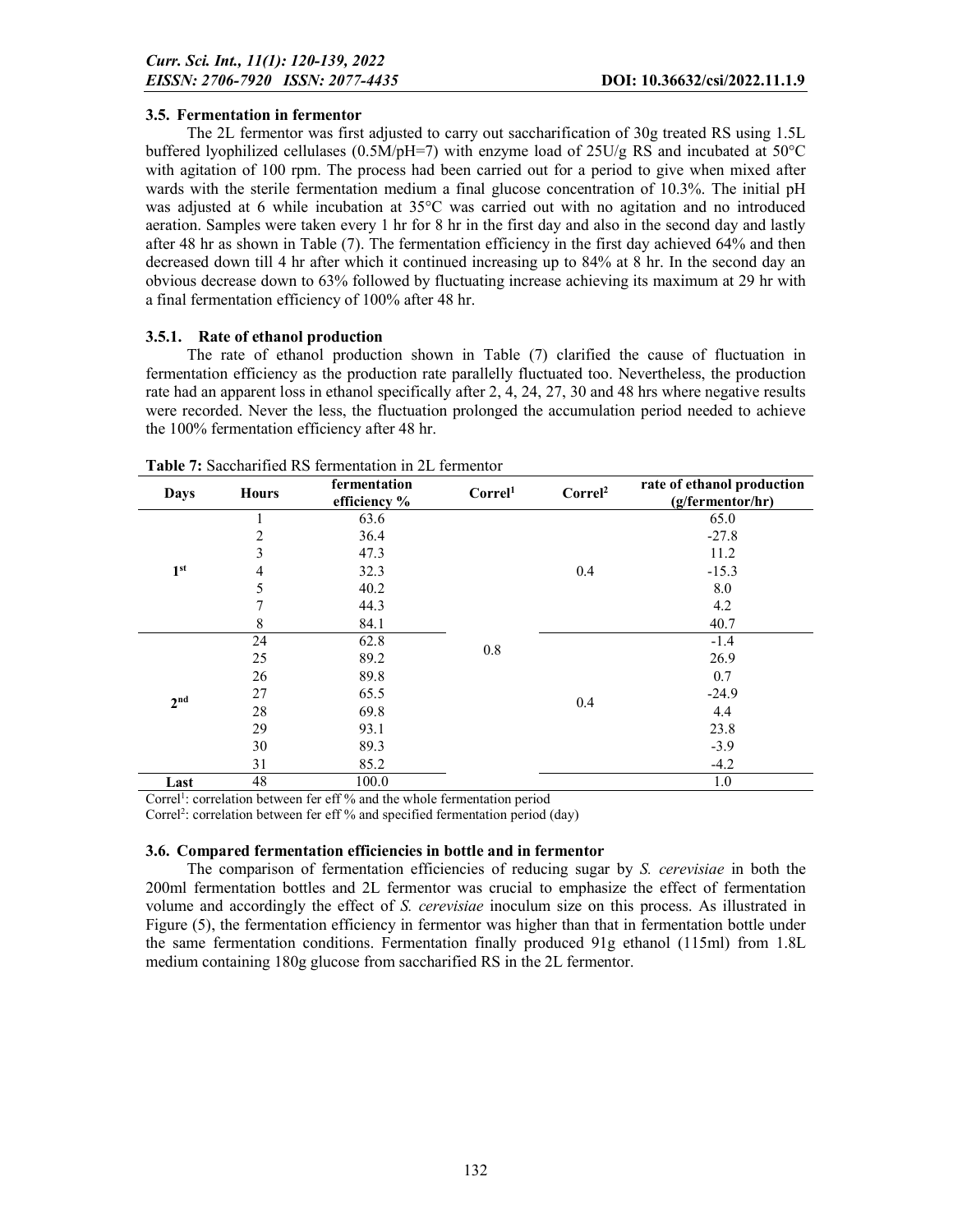

Fig. 5: Comparing fermentation efficiencies in bottle and fermentor at pH 6

## 3.7. GC-MS analysis

Fermentation final sample was assessed qualitatively by GC-MS analysis, as the constituents in the mass spectrum fragmentation pattern obtained by electron ionization (EI) were compared with those stored in Wiley and NIST Mass Spectral Library data, as shown in Table (8) and illustrated in Figure (6). Cation fragments appearing at specific m/z segmented from the main parent molecule by losing specific part as shown in Table (8).

| m/z   | Abundance | Relative int. | <b>Cation fragment</b> |                                     | lost            |  |  |  |  |  |
|-------|-----------|---------------|------------------------|-------------------------------------|-----------------|--|--|--|--|--|
| 30.10 | 115791    | 5.7           |                        |                                     |                 |  |  |  |  |  |
| 31.06 | 2044325   | 100.0         | Fragment ion           | $(CH_2OH)^+$                        | CH <sub>3</sub> |  |  |  |  |  |
| 32.04 | 40105     | 2.0           |                        |                                     |                 |  |  |  |  |  |
| 41.00 | 33334     | 1.6           |                        |                                     |                 |  |  |  |  |  |
| 42.00 | 125874    | 6.2           |                        |                                     |                 |  |  |  |  |  |
| 43.00 | 296680    | 14.5          |                        |                                     |                 |  |  |  |  |  |
| 44.10 | 30388     | 1.5           |                        |                                     |                 |  |  |  |  |  |
| 45.07 | 1311586   | 64.2          | Fragment ion           | $(CH_3CH_2O)^+$<br>$(CH_2CH_2OH)^+$ | Η               |  |  |  |  |  |
| 46.09 | 497204    | 24.3          | Parent molecular ion   | $(CH_3CH_2OH)^+$                    | e               |  |  |  |  |  |

Table 8: Peak list for the sample spectrum structure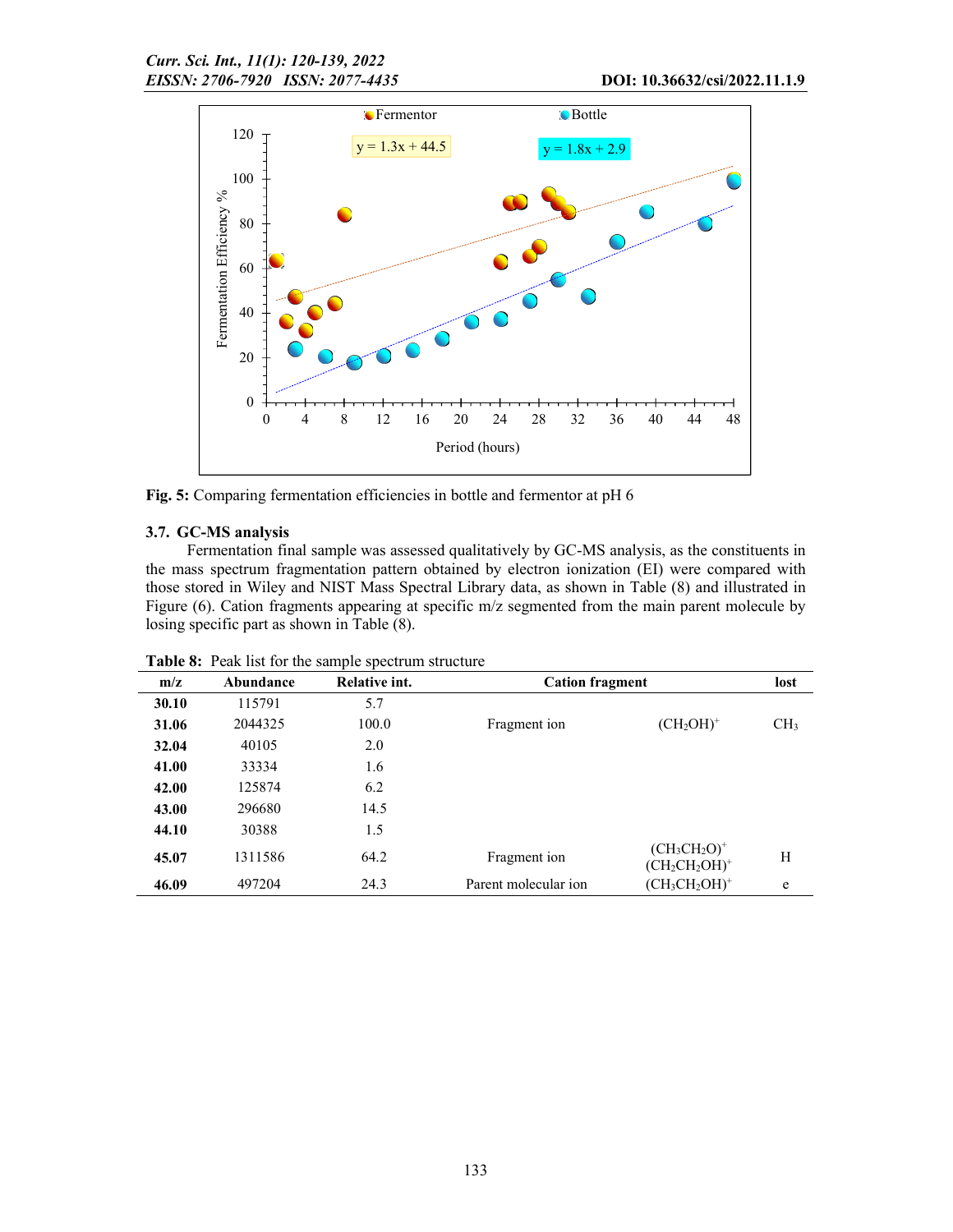

Fig. 6: GC-MS Spectrum of sample compared to that of ethanol reference from in Wiley and NIST Mass Spectral Library data.

### 4. Discussion

### 4.1. Isolation and genetic identification

The isolated fungal candidate from compost pile was identified as *A. neoellipticus* following members of *Aspergillus species*: section Fumigati illustrated in the phylogenetic tree. Its ecological existence was reviewed in many studies stated by Sugui *et al.,* (2015) including soil, organic debris and compost in high abundance, characterized by its ability to survive wide range of temperature between 12ºC to 65ºC while growing optimally at 37ºC.

#### 4.2. Rice straw delignification

Rice straw delignification pretreatment in the present study was essential for removal of various physical and chemical barriers, swelling of fibers to allow more microbial cellulolytic enzymes to penetrate into the its cell wall structures resulting in efficient enzymatic hydrolysis (Weimer and Weston, 1985; Saddler *et al.,* 1993). Similar to the presented results, Kaur *et al.,* (2017) applied pretreatment to rice straw resulting in less lignin and more holocellulose.

### 4.3. Cellulase production

The agitation applied at 150 rpm during cellulase production in the present study was crucial for cellulase yield, enabling good levels of dissolved oxygen needed by the fungus without damaging its mycelial structure, based on findings of Sarkar and Aikat (2014). They stated before that 150rpm was optimum for cellulase production by *A. fumigatus*, above or below which the enzyme production decreased. Added to that, the amounts of cellulases released into the medium during growth of *A. fumigatus* were found to be dependent on many parameters including pH, nitrogen source, C:N ratio and temperature (Lee and Fan, 1982).

*A. neoellipticus* in the present study achieved its maximum cellulase production at pH 6, which lied in the range of optimum pH values from 3 to 7 that had been reported in many studies on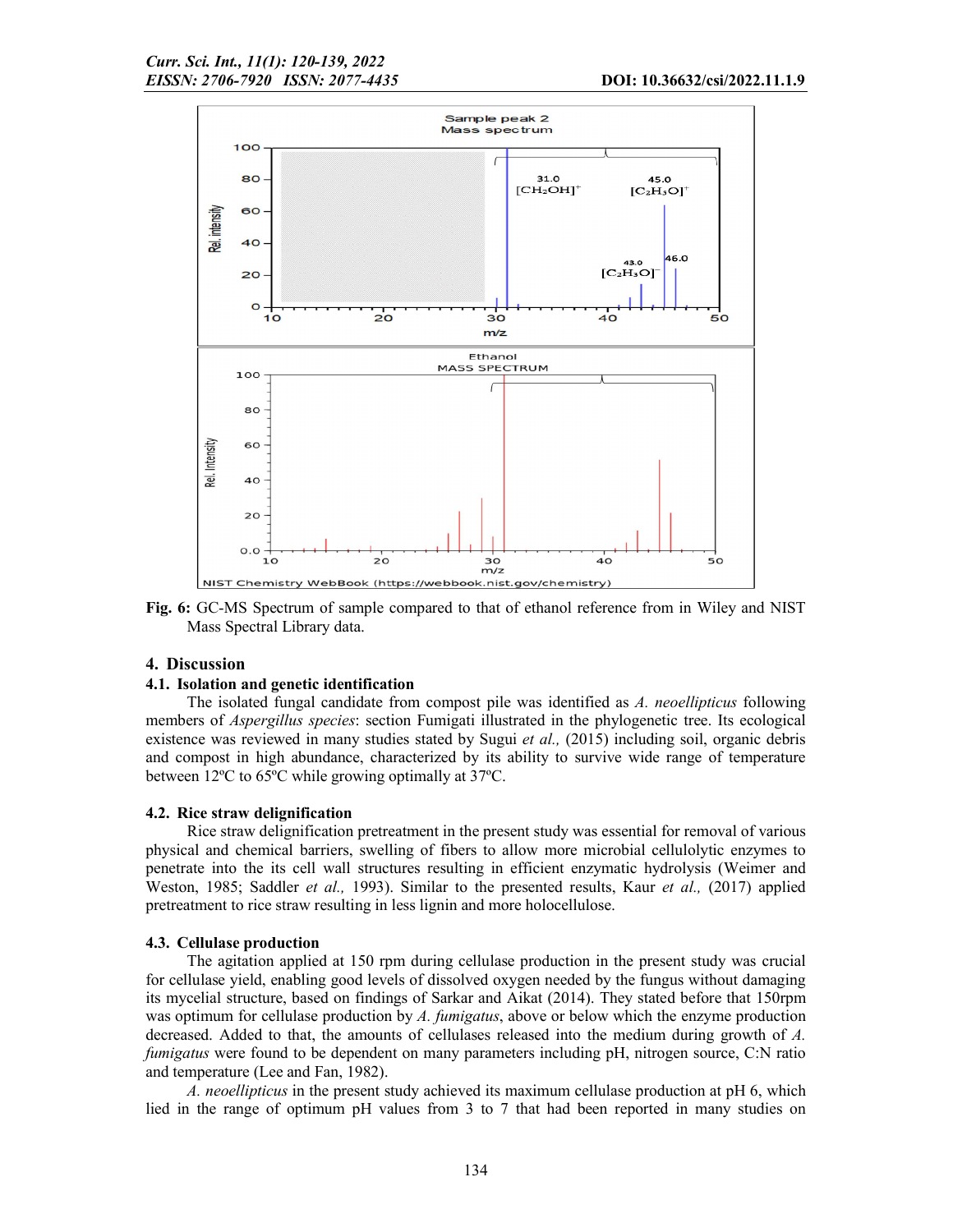cellulase production by several fungi including *A. niger, A. fumigatus and Trichoderma longibrachiatum* (Stewart and Parry, 1981; Folakemi *et al.,* 2008; Nibedita and Kaustav, 2014). The pH of the medium was found to have an effect on the mycelial growth and enzyme production due to its role in transport of various components across the cell membrane as revealed by Sarkar and Aikat (2014).

Also, cellulase production was dependent on the nature of nitrogen source in the culture medium. Yeast extract 6% resulted in significant Fpase in the present study, as it was reported to promote microbial growth due to its amino acids content (Li *et al.,* 2014). In previous studies, various inorganic and organic nitrogen sources were tested for their effect on cellulase production where it was found that the maximum enzyme activities were achieved with the organic nitrogen sources peptone, tryptone, beef extract and yeast extract (Daroit *et al.,* 2007; Nibedita and Kaustav, 2014; Sarkar and Aikat, 2014). However, some other studies have reported inorganic nitrogen sources, specially (NH4)2SO4 of concentration 1%, resulting in higher cellulase production by *A. terreus* (Stewart and Parry, 1981; Kalogeris *et al.,* 2003; Ismail and Hassan, 2020).

In the present study, the increase in released glucose might be due to cellulose availability in the medium, while observed decrease in glucose production might be explained as a result of an inhibitory effect of accumulated cellobiose and cellodextrins of lower polymerization degree that bound specifically to the enzymes produced in the medium (Langsford *et al.,* 1984; Folakemi *et al.,*  2008). Added to that, the decrease in glucose production might be due to clumping of cells that led to many consequences including reduction in the uptake of sugar and oxygen, decrease in released enzyme and sugar depletion from its substrate used in the medium (Srivastava *et al.,* 1987; Brien and Craig, 1996).

On the other hand, optimum period required for *A. neoellipticus* all over the optimization studies extended from 3 to 7 days. Sarkar and Aikat (2014) and Singla *et al.,* (2018) found that maximum cellulase production by *A. fumigatus* applied on different agricultural residues was observed after 3 to 5 days.

## 4.4. Saccharification

Similar to the present study where *A. neoellipticus* was used in submerged culture to utilize rice straw for cellulase production, Sarkar and Aikat (2014) used *A. fumigatus* as well. In both studies, the crude extract as source of cellulase was used to hydrolyze pretreated rice straw.

Observed decline in hydrolysis rates held in flasks in accordance to time might be due to depletion of more amorphous substrates as the residue resulting from hydrolysis of cellulose became more crystalline and resistant (Ghose, 1987; Converse, 1993). Besides, as product inhibition discussed before in cellulase production, the accumulated cellobiose and glucose resulting from the cellulose hydrolysis might had exerted competitive inhibitory effect on the cellulolytic enzymes and/or enzyme inactivation (Lee and Fan*,* 1982; Ghose, 1987).

Any change in pH of medium observed in the present study led to changes in the ionic groups at their active sites and their three-dimensional shape that consequently being more or less active in accordance to certain pH range, so ever it was the introduced as initial pH or changes in pH happening during incubation period (Manonmani and Sreekantiah, 1987; Shuler and Kargi, 1992). The increase in incubation temperature to 50ºC was suggested that it pushed the reactant molecules to gain kinetic energy that led to more productive collision in accordance to time, which means better production at higher temperatures, as stated by Segel (1976).

Finally, increasing pH value and temperature had positive correlation of +1.0 to achieve the highest saccharification %, which increased in flasks compared to that in the test tube under best conditions recorded. Never the less, in spite that the enzyme load introduced was decreased in flask than test tubes by 1/10-fold, the increase in volume from 5ml up to 70 ml led to dilution of reactants and products that might had eliminated the inhibitory effect of accumulated cellobiose and glucose resulting from the cellulose hydrolysis that were the main causes for competitive inhibition as discussed before.

### 4.5. Fermentation by yeast (SSF)

In previous study, Laopaiboon *et al.,* (2007) found that the optimum sugar concentration in batch fermentation by *S. cerevisiae* was 190 g/L. Taking in consideration that ethanol production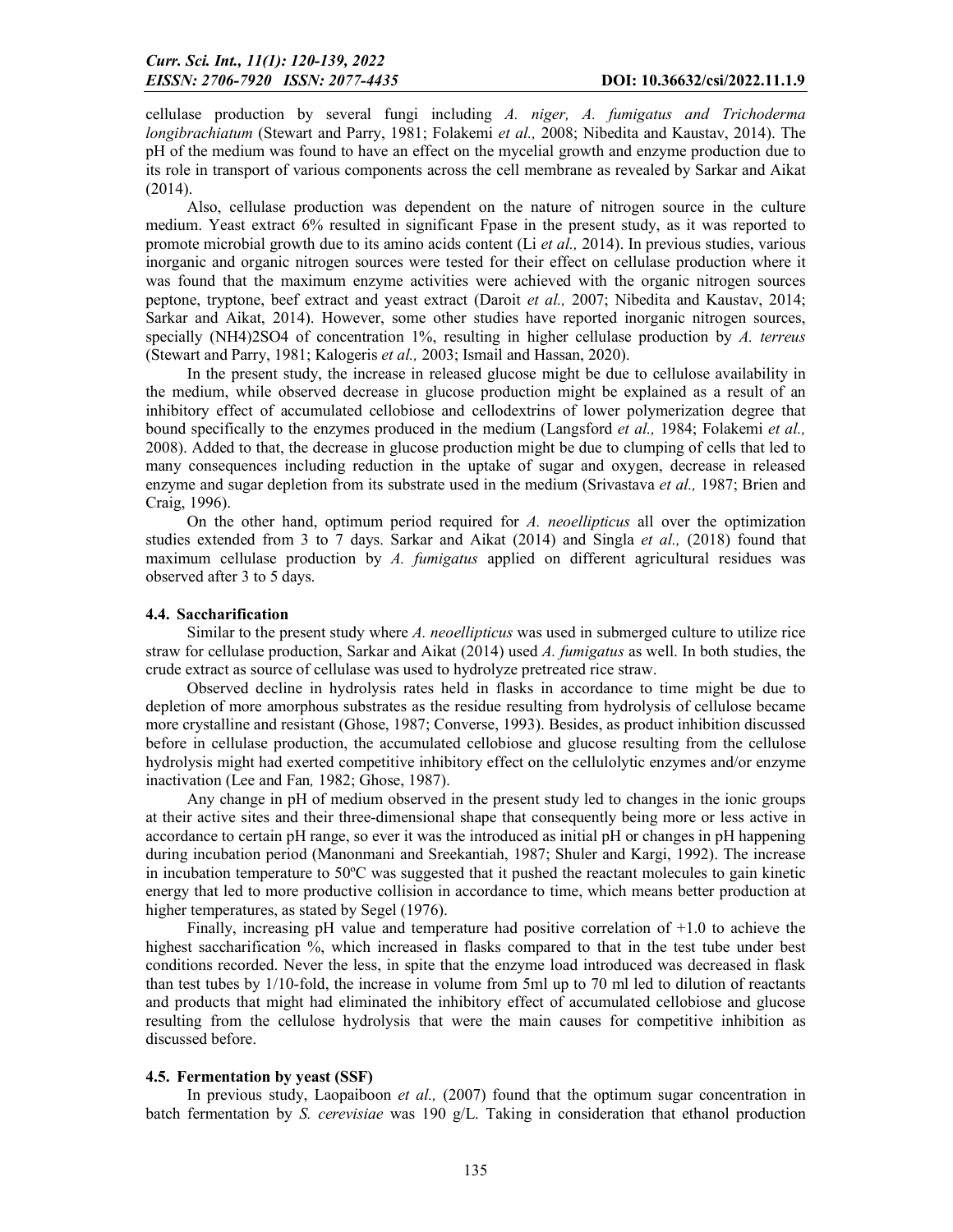(yield) in batch fermentation could be elevated by the increase in initial sugar concentration used, subsequently longer fermentation period would be needed which led production cost to increase (Zabed *et al.,* 2014). Based on those findings, using sugar concentration of 100g/L in the present study would be considered half the way to optimum production. On the other hand, Louhichi *et al.,*  (2013) had found that the optimal ratio of sugar to microorganism was 6.7 (200:30  $g/L$ ) which comprised nearly half that in the present study, as the ratio of sugar to microorganism used was 12.5 (100:8 g/L). Temperature was maintained at 35˚C to be optimum as recommended by Ballesteros *et al.,* (2004) and Phisalaphong *et al.,* (2006).

The optimum pH for maximum fermentation efficiency % in the present study was recorded at pH 5 and 6. Similarly, Abouzied and Reddy (1986) had reported that the ethanol production by *S. Cerevisiae* was optimal at pH 5 to pH 6. On the same trend, Togarepi *et al.,* (2012) reported maximum rate of ethanol production achieved by *S. cerevisiae* was at pH 6.

Due to variations in pH during fermentation,  $H^+$  concentrations in fermentation broth can change the total charge of plasma membrane affecting the permeability of some essential nutrients into the cells, thus it was found that pH range 4.0–5.0 was optimum for *S. cerevisiae* for ethanol production (Raphaelian, 1986). Similarly, when compared to fermentation in bottles held in the present study, the increase in fermentation rates under pH 4 and 5 were higher than pH 6 at the end, in spite that fermentation efficiency under pH 6 was better due to accumulation of ethanol produced.

In regard to fermentation time, the statistical correlation describing whole period was strongly positive  $(+0.8)$  proving the positive influence of time on fermentation efficiency. Added to that, fermentation period affected fermentation rate as well with observed occasional fluctuations. Zabed *et al.,* (2014) stated that shorter time in fermentation caused inadequate growth of microorganisms that subsequently caused inefficient fermentation, while longer fermentation time caused toxic effect on microbial growth especially in batch mode due to the accumulation of ethanol increasing its concentration in the fermented broth. Nadir *et al.,* (2009) found that *S. cerevisiae* produced the highest ethanol concentration after 64 h but dropped after 72 h of fermentation. On the other hand, Rabeya *et al.,* (2020) found that fermentation process in bottles was time-dependent as the bioethanol production only increased for 24 h and decreased afterwards.

Compared to present study, the ethanol production rate was maximum in bottles after 36 h (0.831 g/bottle/hr  $\approx$  0.5%, w/v) and in fermentor after 8 h (40.7 g/fermentor/hr  $\approx$  2.3%, w/v), in which the production rate in fermentor recorded 4.6-fold that in bottles in less than 1/4 time. This made the ethanol harvesting during fermentation period more feasible from fermentor than bottles, if it was intended to be used.

### 4.6. GC-MS analysis

As explained by Raphaelian (1986), the prominent peak at  $m/z$  45 corresponded to the loss of a hydrogen radical (H•) from the ionized ethanol molecule (parent molecular ion), while loss of H<sub>2</sub> formed the m/z 43 ion. On the other hand, breaking of the β bond gave resonance stabilized cation shown as prominent peak at  $m/z$  31, which was relatively large in comparison to other peaks in the spectrum confirming the primary alcohol. As shown in Figure (6), the primary alcohol was confirmed by Wiley and NIST Mass Spectral Library data.

## References

Abdelhady, S., D. Borello, A. Shaban, and F. Rispoli, 2014. Viability Study of Biomass Power Plant Fired with Rice Straw in Egypt. Energy Procedia, 61:211–215.

https://doi.org/10.1016/j.egypro.2014.11.1072

- Abdelhady, S., M.A. Shalaby, and A. Shaban, 2021. Techno-Economic Analysis for the Optimal Design of a National Network of Agro-Energy Biomass Power Plants in Egypt. Energies, 14(11):3063.https://doi.org/10.3390/en14113063
- Abouzied, M.M. and C.A. Reddy, 1986. Direct fermentation of potato starch to ethanol by cocultures of *Aspergillus niger* and *Saccharomyces cerevisiae*. App. Environ. Microb., 52(5):1055–1059. https://doi.org/10.1128/aem.52.5.1055-1059.1986.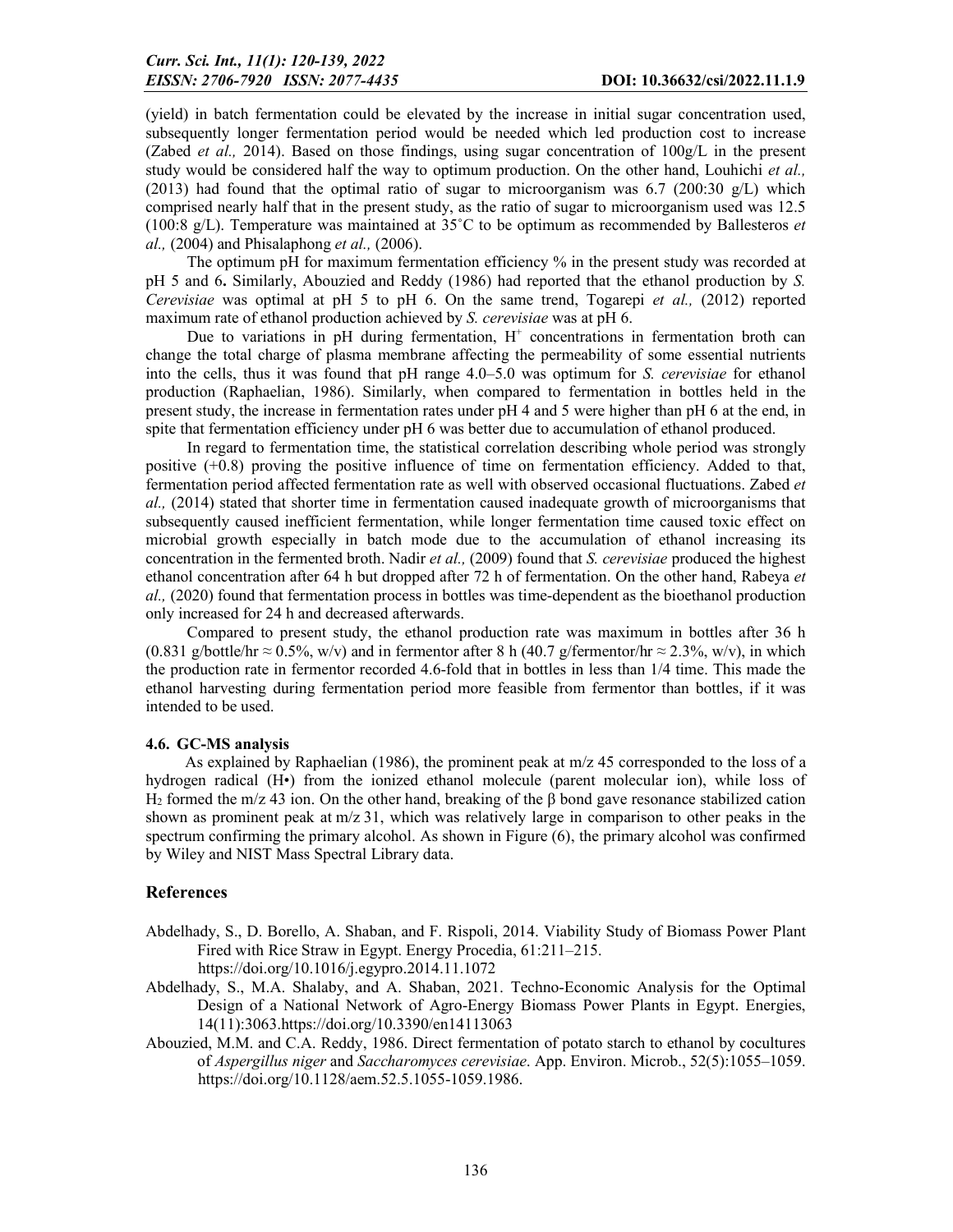- Al-Bedak, O. and A. Moubasher, 2020. *Aspergillus gaarensis*, a new addition to section *Circumdati* from soil of Lake El-Gaar in Wadi-El-Natron, Egypt. Studies in Fungi, 5(1):59–65. https://doi.org/10.5943/sif/5/1/5
- Awodi, P.S., T.N. Nwagu, J. Tivkaa, A.B. Ella, and J.C. Ogbonna, 2021. Simultaneous saccharification and fermentation of pawpaw (*Carica papaya*) seeds for ethanol production. Vegetos, 34(3):671–677.https://doi.org/10.1007/s42535-021-00231-z.
- Ballesteros, M., J.M. Oliva, M.J. Negro, P. Manzanares, and I. Ballesteros, 2004. Ethanol from lignocellulosic materials by a simultaneous saccharification and fermentation process (SFS) with *Kluyveromyces marxianus* CECT 10875. Process Biochem., 39(12):1843–1848. https://doi.org/10.1016/j.procbio.2003.09.011
- Brien, D.J.O. and J.C.(Jr) Craig, 1996. Ethanol production in a continuous fermentation/membrane pervaporation system. Appl. Microbiol. Biot., 44(6):700.
- Caputi, A.Jr., M. Ueda, and T. Brown, 1968. Spectrophotometric determination of ethanol in wine. Am. J. Enol. Vitic., 19(3):160-165
- Converse, A.O., 1993. Substrate factors limiting enzyme hydrolysis. In: Bioconversion of Forest and Agricultural Plant Residues, Saddler, J.N., Ed.). CAB International Wallingford.UK, 93-106.
- Criscuolo, A., and S. Gribaldo, 2010. BMGE (Block Mapping and Gathering with Entropy): a new software for selection of phylogenetic informative regions from multiple sequence alignments.BMC evolutionary biology, 10:210.
- Daroit, D.J., Silveira, S.T., P.F. Hertz, and A. Brandelli, 2007. Production of extracellular βglucosidase by *Monascus purpureus* on different growth substrates. Process Biochem., 42(5): 904–908.https://doi.org/10.1016/j.procbio.2007.01.012
- Felsenstein, J., 1985. Confidence Limits on Phylogenies: An Approach Using the Bootstrap. Evolution, 39(4): 783. https://doi.org/10.2307/2408678
- Folakemi, P., O. Priscilla, and S.A. Ibiyemi, 2008. Cellulase Production by some Fungi Cultured on Pineapple Waste. Nature and Science, 6(2):64-79.ISSN: 1545-0740.
- Ghose, T.K., 1987. Measurement of cellulases activites. Pure App. Chem., 59:257-268.
- Guindon, S., J.-F. Dufayard, V. Lefort, M. Anisimova, W. Hordijk, and O. Gascuel, 2010. New algorithms and methods to estimate maximum-likelihood phylogenies: assessing the performance of PhyML 3.0.Systematic Biol., 59:307-21.
- Hatzis, C., C. Riley, and G.P. Philippidis, 1996. Detailed material balance and ethanol yield calculations for the biomass-to-ethanol conversion process. App. Biochem. Biotechnol., 57- 58(1):443–459. https://doi.org/10.1007/bf02941725
- Ismail, S. and A. Hassan, 2020. Optimizing the production of rice straw hydrolytic cellulase under solid-state fermentation using *Aspergillus terreus* RS2. Egypt. Pharma. J., 19(1):7-17. https://doi.org/10.4103/epj.epj 44 19.
- Jiao, H., X. Song, C. Lai, H. Fang, Y. Song, and J. Zhu, 2021. Progress in Preparation of Cellulase from Lignocellulose Using Fungi. Biotechnol. Bioproc. E., 26(6):871–886. https://doi.org/10.1007/s12257-021-0282-z
- Kalogeris, E., P. Christakopoulos, P. Katapodis, A. Alexiou, S. Vlachou, D. Kekos, and B.J. Macris, 2003. Production and characterization of cellulolytic enzymes from the thermophilic fungus *Thermoascus aurantiacus* under solid state cultivation of agricultural wastes. Process Biochem., 38(7):1099–1104.https://doi.org/10.1016/s0032-9592(02)00242-x
- Katoh, K. and D.M. Standley, 2013. MAFFT Multiple Sequence Alignment Software Version 7: Improvements in Performance and Usability. Mol. Biol. Evol., 30(4):772–780. https://doi.org/10.1093/molbev/mst010
- Kaur, P., G. Singh Kocher, and M.S. Taggar, 2017. Optimization of Saccharification of Biological Pre-Treated Rice Straw by Response Surface Methodology. International Journal of Current Microbiol. App. Sci., 6(10):1112–1123. https://doi.org/10.20546/ijcmas.2017.610.135
- Kumar, M., A.K. Pandey, S. Kumari, S.A. Wani, Jakeer, S., R. Tiwari, and N.A. Gaur, 2020. Secretome produced by a newly isolated *Aspergillus flavus* strain in engineered medium shows synergy for biomass saccharification with a commercial cellulase. Biomass Conversion and Biorefinery. https://doi.org/10.1007/s13399-020-00935-3
- Kumar, S., G. Stecher, M. Li, C. Knyaz, and K. Tamura, 2018. MEGA X: Molecular Evolutionary Genetics Analysis across Computing Platforms. Mol. Biol. Evol., 35(6):1547–1549.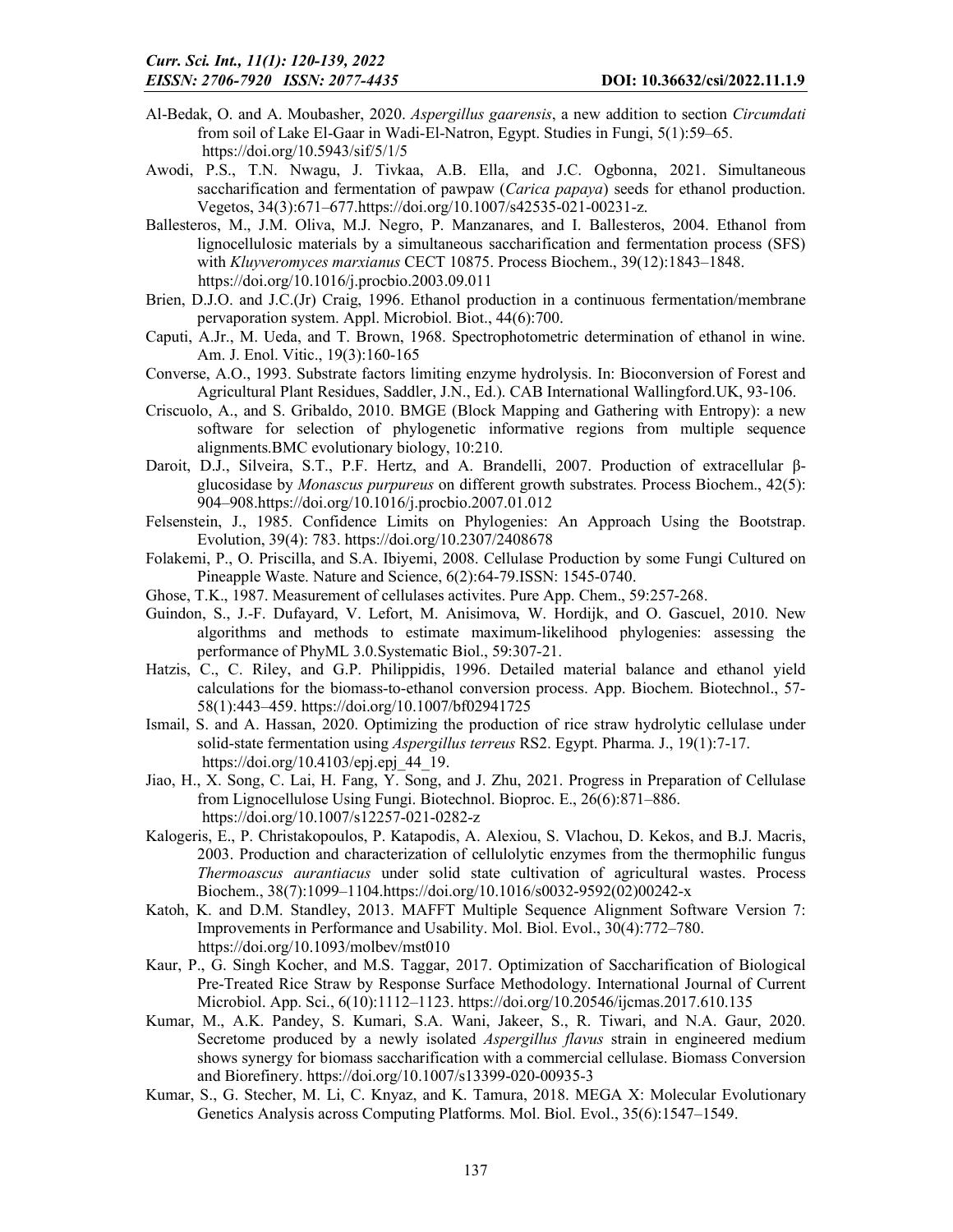https://doi.org/10.1093/molbev/msy096

- Langsford, M.L., N.R. Gilkes, W.W. Wakarchuk, D.G. Kilburn, R.C. Miller, and R.A.J. Warren, 1984. The Cellulase System of *Cellulomonas fimi*. Microbiology, 130(6):1367– 1376.https://doi.org/10.1099/00221287-130-6-1367
- Laopaiboon, L., Thanonkeo, P., P. Jaisil, and P. Laopaiboon, 2007. Ethanol production from sweet sorghum juice in batch and fed-batch fermentations by *Saccharomyces cerevisiae*. World Journal of Microbiol. Biotechnol., 23(10):1497–1501.https://doi.org/10.1007/s11274-007- 9383-x
- Lass-Flörl, C., C. Speth, G. Kofler, M. Dierch, E. Gunsilius, and R. Würzner, 2003. Effect of increasing inoculum sizes of *Aspergillus hyphae* on MICs and MFCs of antifungal agents by broth microdilution method. Int. J. Antimicrob. Ag., 21(3): 229–233. https://doi.org/10.1016/s0924-8579 (02)00189-9
- Lee, Y.H. and L.T. Fan, 1982. Kinetic studies of enzymatic hydrolysis of insoluble cellulose: analysis of the initial rates. Biotechnol. Bioeng., 24:2383-2406.
- Li, M., X. Liao, D. Zhang, G. Du, and J. Chen, 2011. Yeast Extract Promotes Cell Growth and Induces Production of Polyvinyl Alcohol-Degrading Enzymes. Enzyme Research, 2011:1– 8.https://doi.org/10.4061/2011/179819
- Louhichi, B., J. Belgaib, H. Benamor, and N. Hajji, 2013. Production of bio-ethanol from three varieties of dates. Renewable Energy, 51:170–174. https://doi.org/10.1016/j.renene.2012.07.028
- Mandels, M. and J. Weber, 1969. The Production of Cellulases. ACS Publ. 95:391–414. https://doi.org/ 10.1021/ba-1969-0095.ch023
- Manonmani, H.K. and K.R. Sreekantiah, 1987. Saccharification of sugar-cane bagasse with enzymes from *Aspergillus ustus* and Trichoderma viride. Enz. Microb. Tech., 9(8):484–488. https://doi.org/10.1016/0141-0229(87)90102-5
- Maria, C.de A.W., L.S. Mariana, and R.G. Ester, 2014. Selection of inoculum size and Saccharomyces cerevisiae strain for ethanol production in simultaneous saccharification and fermentation (SSF) of sugar cane bagasse. Afr. J. Biotechnol., 13(27):2762–2765. https://doi.org/10.5897/ajb2013.13179
- Miller, G.L., 1959. Use of Dinitrosalicylic Acid Reagent for Determination of Reducing Sugar. Anal. Chem., 31(3): 426–428. https://doi.org/10.1021/ac60147a030
- Moubasher, A., M.Ismail, O. Al-Bedak, and R. Mohamed, 2019. Ramophialophora chlamydospora, a new species from an alkaline lake of Wadi-El-Natron, Egypt. Asian J. Mycol., 2(1):110–117. https://doi.org/10.5943/ajom/2/1/5
- Nadir, N., Mel, M., M.I.A. Karim, and R.M. Yunus, 2009. Comparison of Sweet Sorghum and Cassava for Ethanol Production by Using Saccharomyces cerevisiae. J. App. Sci., 9(17):3068–3073. https://doi.org/10.3923/jas.2009.3068.3073
- Nibedita, S. and A. Kaustav, 2014. Aspergillus fumigatus NITDGPKA3 Provides for Increased Cellulase Production. Internat. J. Chem. Eng., https://doi.org/10.1155/2014/959845
- Noguchi, T., H. Saito, R. Nishiyama, N. Yoshida, T. Matsubayashi, Y. Teshima, and Y. Kagawa, 2021. Isolation of a cellulase hyperproducing mutant strain of Trichoderma reesei. Bioresource Technol. Reports, 15:100733. https://doi.org/10.1016/j.biteb.2021.100733
- Phisalaphong, M., N. Srirattana, and W. Tanthapanichakoon, 2006. Mathematical modeling to investigate temperature effect on kinetic parameters of ethanol fermentation. Biochem. Eng. J., 28(1):36–43. https://doi.org/10.1016/j.bej.2005.08.039
- Posada, D. and K.A. Crandall, 1998. Modeltest: testing the model of DNA substitution. Bioinformatics (Oxford, England) 14:817-8.
- Rabeya, T., F. Jehadin, M.A. Asad, O.O. Ayodele, A.E. Adekunle, and M.S. Islam, 2020. Alkali and Intensified Heat Treatment of Corn Stalk for Bioethanol Production. Sugar Tech., 23(3):643– 650. https://doi.org/10.1007/s12355-020-00908-w
- Raphaelian, L.A., 1986. Gas Chromatography/Mass Spectrometry. Mater. Charact., 639– 648.https://doi.org/10.31399/asm.hb.v10.a0001776
- Saddler, J.N., L.P. Ramos, and C. Breuil, 1993. Steam pretreatment of lignocellulosic residues. In: Bioconversion of forest and agricultural plant residues (Saddler, J.N., Ed.). CAB International Wallingford.UK, 73-91.